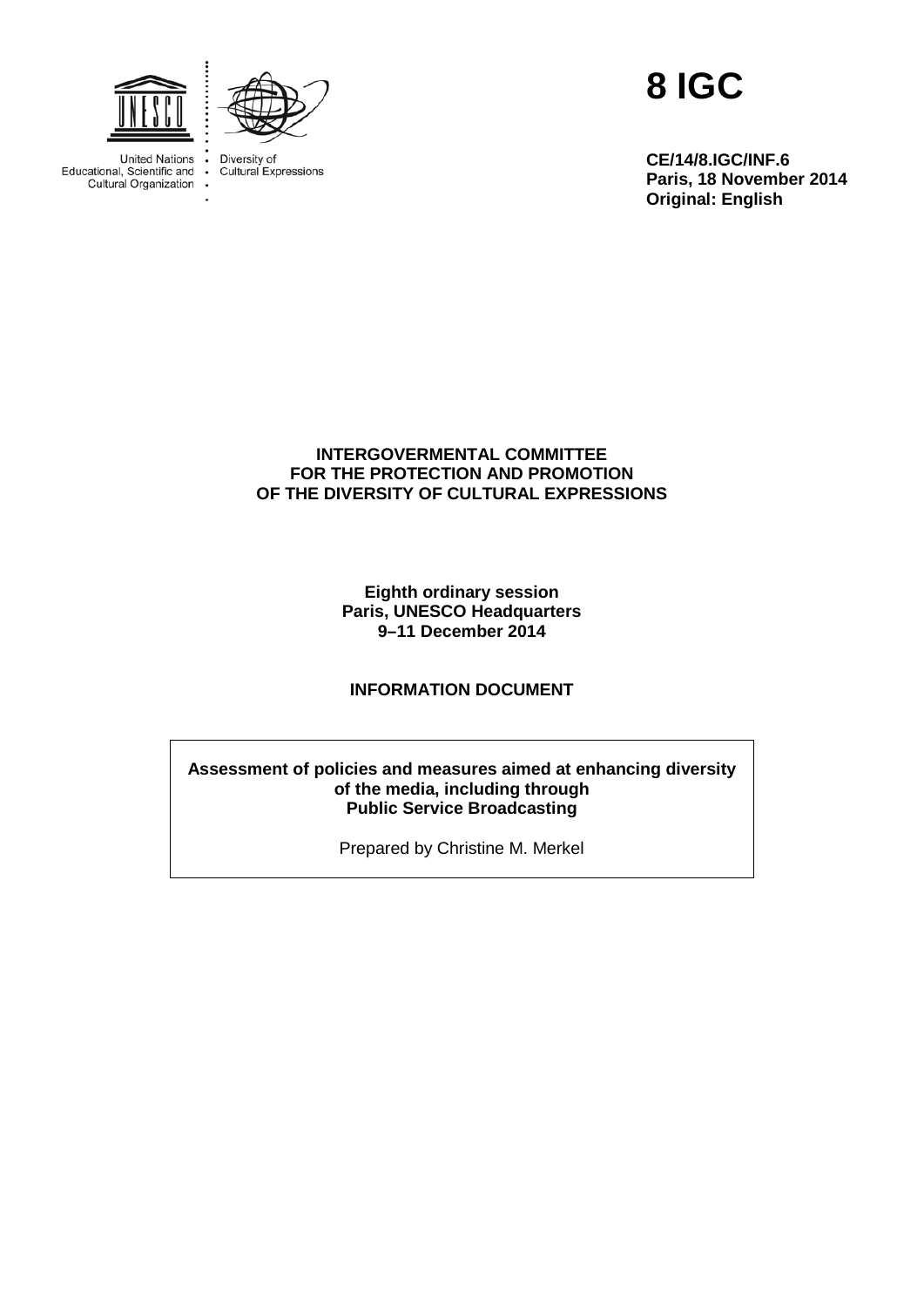## **Part A: Introduction, methodology, signposts. The 2005 Convention and relevant trends and challenges in diversity of the media**

October 2015 will mark ten years since the adoption of the Convention on the Protection and Promotion of the Diversity of Cultural Expressions (subsequently quoted as "the Convention"). 133 States and the European Union are Parties to this Convention (August 2014). As the Convention moves into its fully operational phase, Parties from all UNESCO regions submitted their first quadrennial periodic reports in  $2012$  $2012$  $2012$  and  $2013<sup>1</sup>$ , the International Fund for Cultural Diversity helped support 71 projects across 44 developing countries (2010 through 2014), and the UNESCO/EU project on Strengthening the System of Governance for Culture in Developing Countries carried out 13 technical assistance missions (2010-2014) that helped establish legal and institutional frameworks for the development of national culture sectors and the cultural economy.

The Intergovernmental Committee (IGC) reviewed the 65 quadrennial implementation reports received as of November 2013 and decided to re-visit this material with a view to set priorities. Hence their request "to analyze all relevant information provided in the Parties' periodic reports and other relevant sources relating to the development of digital technologies, *public service broadcasting[2](#page-1-1)* , and the engagement of civil society in the implementation of the Convention"<sup>[3](#page-1-2)</sup>.

On a general level, the reports demonstrate that the Convention is increasingly used as an overall framework for the governance of culture.<sup>[4](#page-1-3)</sup> 23 out of these 65 periodic reports provided information on measures taken in the field of or relevant to media diversity, audiovisual production, distribution and dissemination, including public service broadcasting.

While there is an obvious inter-relatedness between the development of digital technologies, public service broadcasting and the engagement of civil society in the implementation of the Convention, this assessment paper will focus on measures enhancing media diversity as part of the rights of Parties at the national level.

From the perspectives of (public) broadcasters and independent media producers, the most important aspects of the Convention are:

- the recognition of the specific role of enhancing media diversity for achieving the Convention's overall objectives across the cultural value chain;
- the recognition of the need to ensure freedom of thought, expression and information, the free exchange and circulation of ideas as well as diversity of the media for cultural expressions to flourish within societies;
- the recognition of the principle of technological neutrality, hence the prevalence of content over technological channels of transmission;
- the explicit mentioning of public service broadcasting as a measure for enhancing diversity of media and as an enabler of promoting and protecting the diversity of cultural expression;
- The articulation of binding policy standards regarding the dual nature of cultural goods and services that should achieve a balanced and specific treatment of cultural and audiovisual goods and services in international trade policies.

<span id="page-1-0"></span><sup>1</sup> As of November 2013; full reports as well as an action-oriented synthesis are available under https://en.unesco.org/creativity/node/4142

<span id="page-1-1"></span> $\frac{2}{3}$  Emphasis by the author<br> $\frac{3}{3}$  Decision of the 7. IGC 13 (December 2013)

<span id="page-1-3"></span><span id="page-1-2"></span><sup>&</sup>lt;sup>4</sup> Compare the Information Document on Global Trends and Challenges on the State of Implementation of the Convention on the Protection and Promotion of the Diversity of Cultural Expressions: Concept Note, para 2 (CE/13/7.IGC/INF.6)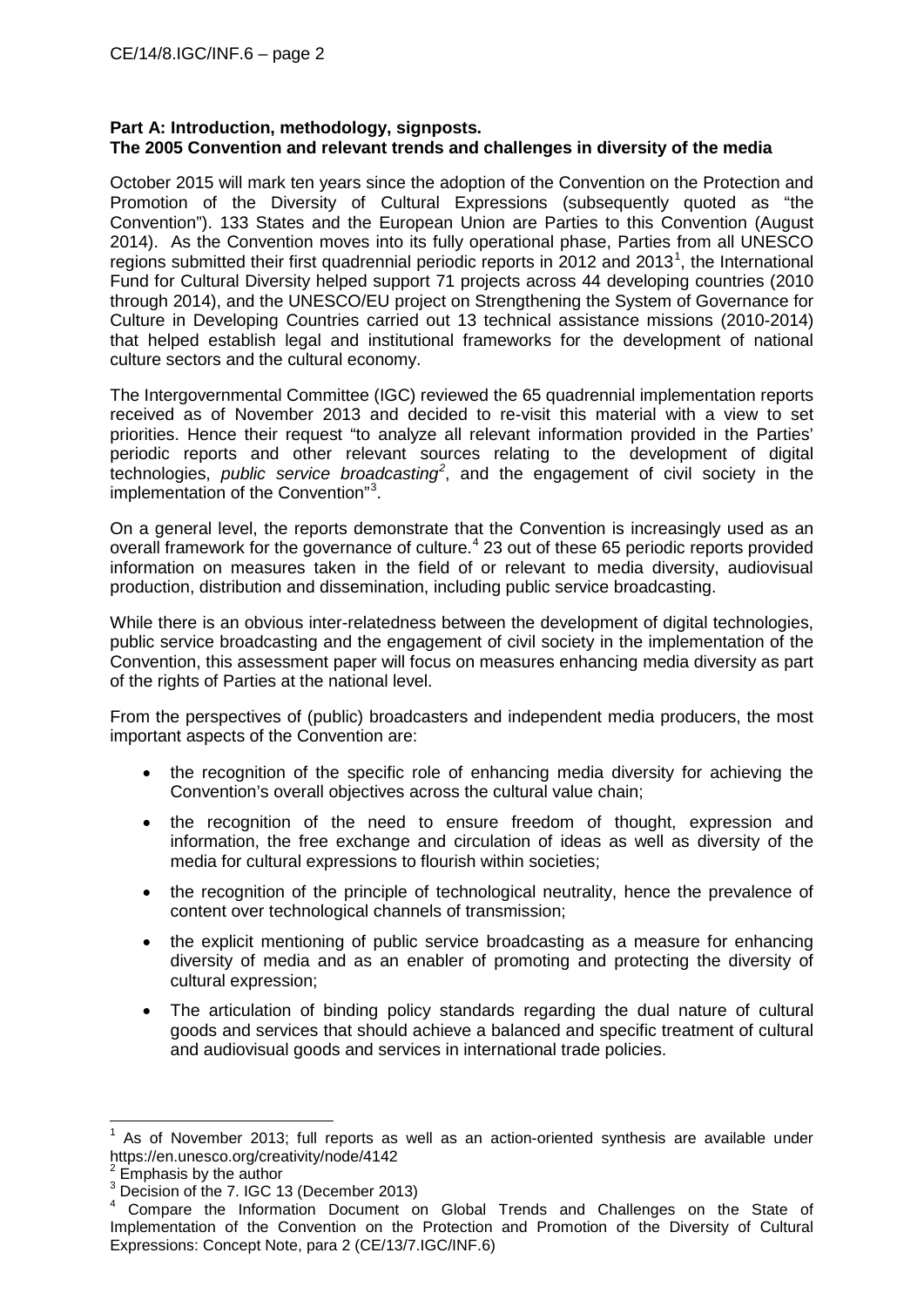The Convention is the only UNESCO instrument to focus on promoting contemporary art and cultural production and the international cooperation processes this entails. It is also the only normative instrument linking up cultural policy measures with promoting domestic independent cultural industries and measures aimed at enhancing diversity of the media, including through public service broadcasting.

The Convention aims to foster local/regional (self-) development and democratic selfgovernance, while also correcting the imbalances of global markets, in particular with regard to music, books, films, cinema, visual arts, graphic services, IT, games, fashion, radio, television, and other branches of the artistic and creative industries and the contents created by them, whatever the means and technologies used. Co-production, co-distribution and knowledge partnerships, as well as granting preferential treatment and increasing mobility of artists and cultural producers, are all effective ways to achieve these goals.

In this respect, implementing the Convention differs substantially from other well-known UNESCO Culture Conventions in the area of cultural goods and heritage. There is no national 'listing' methodology. Instead, each party to the Convention is invited to pro-actively identify on an ongoing basis *which* regulatory measures and promotional policies are necessary and effective to protect and promote the diversity of cultural expressions in their specific context. Parties report periodically on these measures taken, and, in the case of developing countries, can make use of hands-on Convention facilities such as the International Fund for Cultural Diversity and/or cultural governance technical assistance options. (UNESCO/EU program 2010-2014).

#### **Methodology and scope**

<span id="page-2-2"></span>This paper focuses on main trends and challenges faced by Public Broadcasting / Media Services organizations and independent media producers when contributing to implementing the Convention, as well as on policy solutions and strategies put forward by Parties and identified through other Convention connected policy or program initiatives. Good practices and innovative initiatives will be highlighted<sup>[5](#page-2-0)</sup>. Selected comparative results from other relevant documents and studies will be summarized where relevant (Part B). In addition, some efforts of developing evidence based tools for enhancing media diversity will be summarized (Part C). Conclusions and points for discussions (Part D) as well as selected references (Part E) complete the assessment.

The assessment will be approached from two angles: from media diversity relevant provisions of the Convention on one hand, and from depicting essential trends and challenges in the field of media diversity/media pluralism and independent public service broadcasting on the other hand.

## **Media diversity as a provision of the** Convention

When drafting the very important anchor Article 6 on the Rights of Parties at the national level, government experts outlined an illustrative list of eight signposts for relevant policy measures "each Party may adopt […] aimed at protecting and promoting the diversity of cultural expressions within its territory."<sup>[6](#page-2-1)</sup> In the culture of international law, this suggests "a best effort obligation instead of a strict obligation."<sup>[7](#page-2-2)</sup>

<span id="page-2-0"></span> $5$  Good practices examples are described more extensively (within the limits of the 20 pages - length of this assignment), followed by a 2-3 line comment in italics, highlighting why the measure can be considered to be relevant/ innovative. Guidelines in order to identify good practice were Article 19 (para 6 (ii) of the Operational Guidelines): "meaningful best practices on ways and means to protect and promote cultural expressions" and Article 11 (para 6 of the Operational Guidelines): "innovative cultural processes, practices or programs that help achieve the objectives of the Convention".

<span id="page-2-1"></span> $6$  See Ivan Bernier, Article 6, Rights of Parties at the National Level. Drafting History, Wording, Conclusion. In: Sabine von Schorlemer, Peter-Tobias Stoll (Editors). The UNESCO Convention on the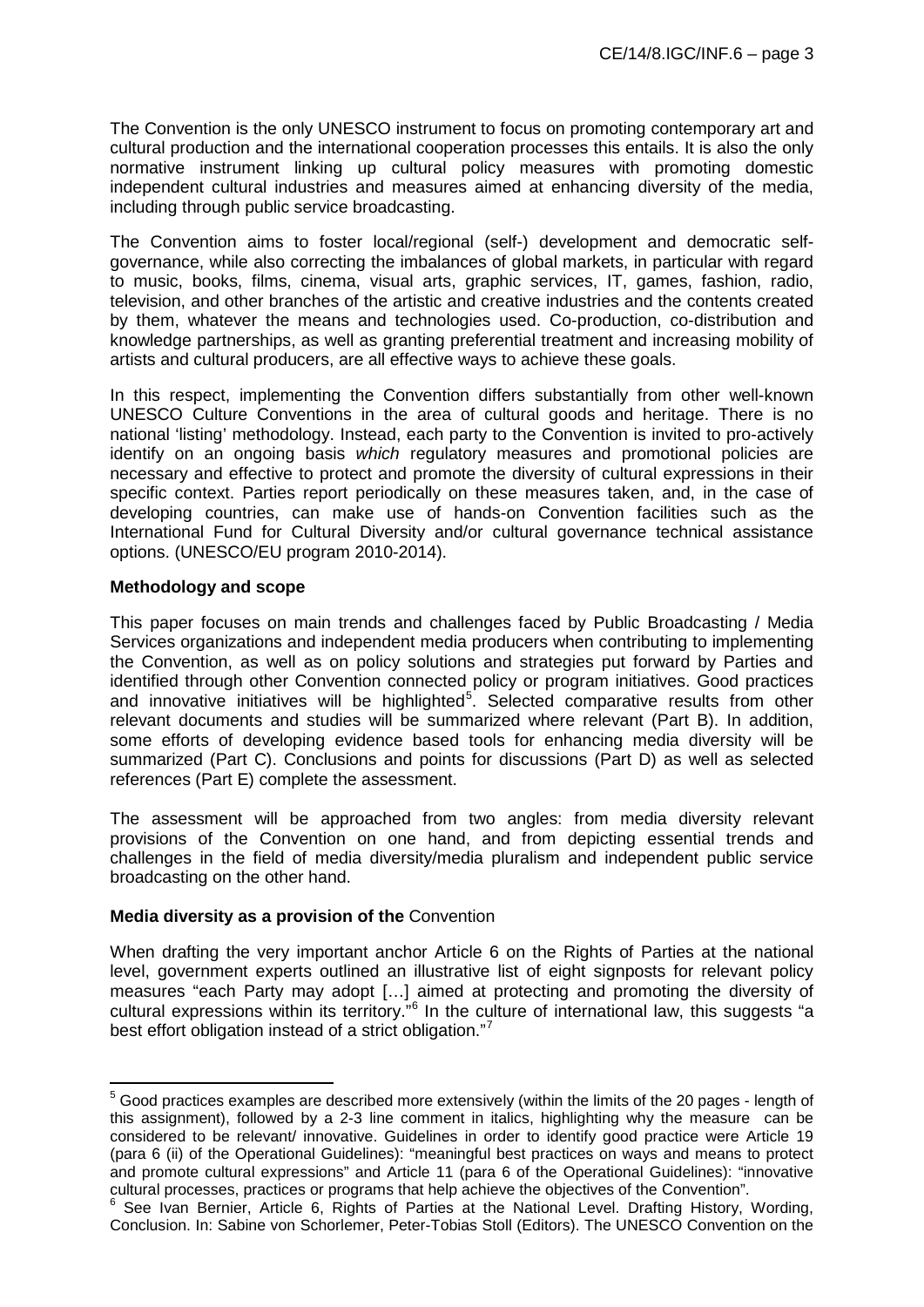"Measures aimed at enhancing the diversity of the media, including through public service broadcasting" were mentioned as the eight dimension of the main driving forces to achieve the Convention's objectives. This provision was included very late but successfully in the drafting process, through the joint effort of several international NGOs and the government experts of Switzerland and the European Union<sup>[8](#page-3-0)</sup>.

The other seven dimensions of policy measures recognize the right of each Party to regulate and allocate resources for promoting and protecting *local production* of cultural content in quite a broad scope of application, including all stages of the cultural value chain as well as e.g. specific public financing mechanisms. Hence, the *overall* rationale of Article 6 is highly relevant for the role of public media services and independent media producers when implementing the Convention and for assessing policy measures by Parties.

Given the overarching challenge of media convergence in the current stage of encompassing digitization of cultural expressions across all stages from the creation to the consumption of cultural activities, good and services, it is also important to recall that the challenges of digitization and convergence of technologies were clearly envisaged when drafting the Convention. The **principle of technology-neutrality** was enshrined in the definition of cultural diversity/cultural expressions<sup>[9](#page-3-1)</sup>. Thus, cultural content was prioritized against any future development of means and technologies.

#### **Essential trends and challenges in the field of media diversity and public service broadcasting/public service media**

This second angle relates to other Convention-relevant work done by UNESCO as the United Nations Agency with a specific mandate to defend freedom of expression. In March 2014, UNESCO released a report on *World Trends in Freedom of Expression and Media* 

**.** Protection and Promotion of the Diversity of Cultural Expressions. Explanatory Notes. Springer Heidelberg New York Dordrecht London 2012, pp. 179-198.<br><sup>7</sup> Bernier 2012:183

Discussion of Article 6 as such began at the *second Intergovernmental Meeting of Experts*, which lasted from 29 January to 11 February 2005 and brought about significant additions to the illustrative list of measures proposed in this paragraph. It was first decided to add a new *lit. a* of a general character intended to cover *regulatory measures* not mentioned in the list. Secondly, two new types of measures covering specific areas were added, the first one concerning artists and other creators of cultural expressions, the second one concerning the enhancement of the diversity of the media, including through public service broadcasting (Bernier 2012: 182,183, emphasis by the author). Finally, this late addition to the list of measures in Article 6 was adopted on the basis of a proposal by the European Union and Switzerland during the *third and last Intergovernmental Meeting of Experts* which lasted from  $25<sup>t</sup>$  May to  $3<sup>r</sup>$  June 2005.

<span id="page-3-0"></span> $8$  Article 6, 2 (h). As analyzed by Ivan Bernier, this addition was made relatively late in the drafting process. In the Preliminary Draft Convention of summer 2004, *diversity of the media* did not appear in the list of measures of Article 6 para. 2 but was *mentioned in the Preamble of the Convention*, in recital 6, which read as follows: "Reaffirming that freedom of thought, expression and information, and its corollary, pluralism of the media, ensure that cultural expressions may flourish within societies, and that the greatest possible number of individuals may have access thereto" (Bernier 2012:196). In December 2004, when *amendments* and comments on Article 6 were tabled, only *one State made explicit reference to the diversity of the media,* suggesting the addition to Article 6 para.2. Among the NGOs that participated as observers in the negotiations, however, diversity of media appeared much more of a concern. *Four out of the seven NGO-Interveners* explicitly proposed this additional paragraph, three of them proposed to also include an explicit reference to "measures to prevent excessive concentration of ownership" (Bernier 2012:197). The NGOS concerned were the International Music Council (IMC), the NGO-UNESCO Liaison Committee (CLO UNESCO), the European Broadcasting Union (EBU) and finally, the International Federation of Musicians (IFM), the International Federation of Actors (DIA) and the Union Network International-Media Entertainment (UNI-MEI).

<span id="page-3-1"></span> $9$  Compare Convention Article 4, para.1, which reads: "Cultural diversity refers to the manifold ways in which the cultures of groups and societies find expression. […] Cultural diversity is made manifest not only through the varied ways in which the cultural heritage of humanity is expressed, augmented and transmitted through the variety of cultural expressions, but also through diverse modes of artistic creation, dissemination, distribution and enjoyment, *whatever the means and technologies used*" (emphasis by the author).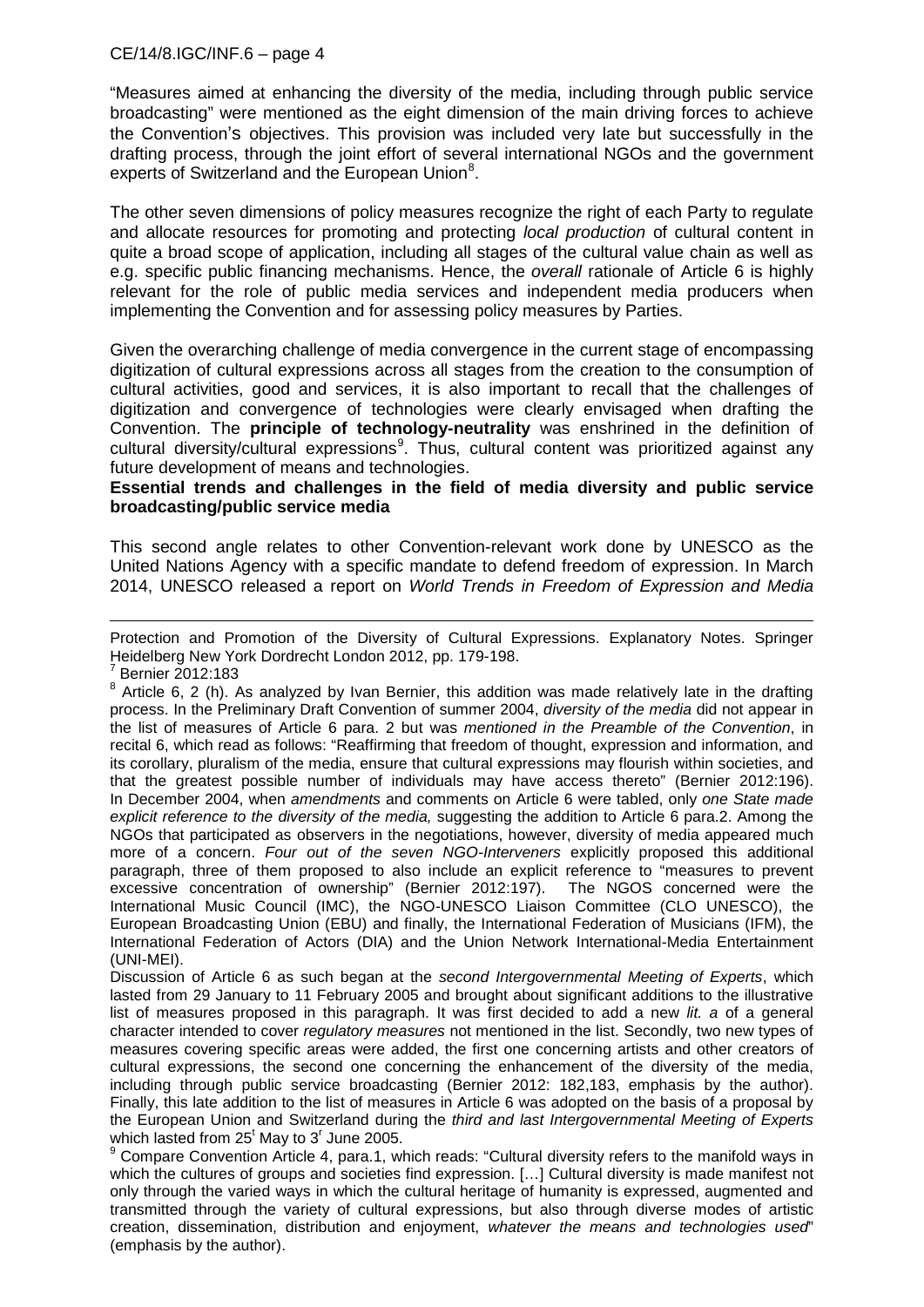*Development[10,](#page-4-0)* commissioned in 2011 by the General Conference and sponsored by Sweden. The report covers trends and challenges of the last six years since 2007, hence the first implementation cycle with the Convention in force. Driven by falling prices, and the ubiquity of the digital devices with which media can be produced, disseminated, and used, there has been an explosive expansion of audio-visual media in recent years.

Media diversity and public service broadcasting trends as articulated in the Convention are addressed in the 2014 UNESCO World Trend Report's chapters on Pluralism and Independence. "Press freedom covers the freedom by all individuals or institutions to use media platforms in order that their expression may reach the public"[11.](#page-4-1) *Freedom, pluralism, independence and safety* are the four main components of the report, regarded as interdependent: "It is evident that the state of media freedom sets the context for media pluralism and independence, and it is not possible to envisage these where media freedom is absent" (2014:16). The gender dimension is spelled out in all these four dimensions. A special chapter is dedicated to the role of global media. The *research base* of this report covers *more than 800 quantitative and qualitative sources from a wide and global range*[12](#page-4-2).

The most essential trends and challenges are summarized by UNESCO as follows:

The media business is undergoing a revolution with the rise of digital networks, online platforms and social media. *New actors* are emerging, including citizen journalists, who are redrawing the boundaries of journalism. New technology is opening channels for *new voices*, including for women – but there is no rising gender equality in media content or decision-making, where women remain excluded to greater or lesser degrees<sup>[13](#page-4-3)</sup>. Gender equality is hence a necessary priority action, the report concludes, as society cannot get the full story with only half of the world's voices.

Yet, traditional news institutions remain predominant *agenda-setters* for media and public communications in most regions in general – but they are also deeply caught up with the digital revolution, even as *radio* and *television* remain a major source of information for most people across the world.

*Online journalism* through social media is blurring the lines between advertising and editorial material, and private actors emerge as key intermediaries, accompanied by new forms of 'private censorship.'

The dominant trend with respect to *pluralism of the media* – and implicitly diversity of the media in the sense of the Convention provision– is the expansion in access to media worldwide, resulting in a quantum leap in the production, consumption and distribution of media, with an overall gain for media pluralism, but with mixed results for content pluralism. Expanding diversity of news media content, the Internet, digitization and online-search capacities have enabled more people to participate in information production and news flows (2014:9).

<span id="page-4-2"></span>

<span id="page-4-1"></span><span id="page-4-0"></span><sup>&</sup>lt;sup>10</sup> Subsequently quoted as UNESCO's 2014 World Trend Report<br><sup>11</sup> World Trends in Freedom of Expression and Media Development. UNESCO Publishing, 2014, p.15.<br><sup>12</sup> The full report is available both as e-book and in .pdf fo regional profiles and trend analysis are available for all six UNESCO-regions of approximately 30 pages each.

<span id="page-4-3"></span>Women constitute less than a quarter (24%) of the people heard or read about in print, radio and television across the world according to the Global Media Monitoring Project (GMMP), the world's largest and longest running longitudinal research on gender in the news media. This marks a 3% rise since 2005 and a significant improvement from 1995, when only 17% of the people featured in the news where women. In addition, data on women in media professions, ownership, and leadership positions in regulatory bodies are of relevance (UNESCO 2014: 61 ff.). As one measure, UNESCO has launched a *Global Alliance on Gender and Media*, in Bangkok, Thailand, to intensify action towards gender equality, working with more than 80 organizations.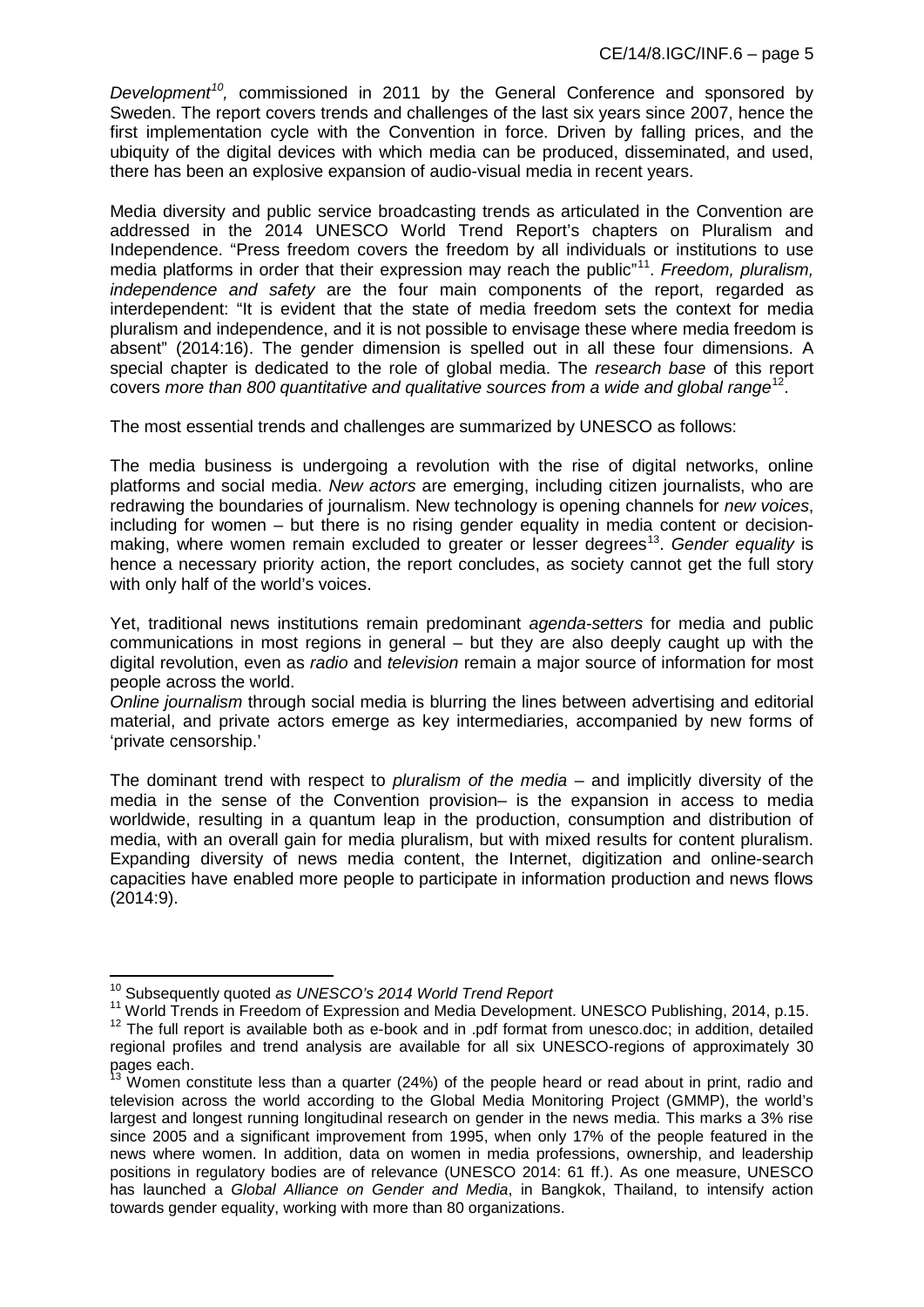With some exceptions, however, there has been *lack of progress in supporting community radio and independent public service broadcasting* as elements of a pluralistic media landscape. Thus, pluralism has been impacted by a lack of progress in supporting *independent* public service broadcasting (2014:47*)*, with the exception of Latin America and the Caribbean and parts of the South-East Asia sub region, where there has been some progress, and Western Europe and North America, where it was already strongest.

The aim of such systems is to provide *diverse and representative programming* ensuring that public service broadcasters are sufficiently provided for financially and enjoy full editorial independence. The past six years have seen ongoing struggles over the role and position of public service broadcasters as regards organizational and economic models. Regarding independence, *public-service broadcasting* (as distinct from government-controlled broadcasting) *with editorial independence* has remained virtually non-existent in many countries, due to both the absence of adequate legal and regulatory frameworks as well as lack of appropriate distance by the government (2014:68 f).

Worldwide, an overwhelming majority of *state-owned broadcasting entities*, including those in the transnational domain and *acting as global media outlets*, have tended to remain without effective provision for editorial independence. Many global media outlets have been owned predominantly by States, with journalistic independence remaining limited, even where there has not been direct control. *Independent and autonomous public (international) broadcasting* has made progress only in the Western Europe and North America region, where it was already relatively strong.

As a distinct sector in a pluralistic media landscape, *community media* have achieved greater legal recognition over the past six years, but have continued to face sustainability problems and have remained in a regulatory vacuum in many countries (2014:47 f). Community radio is particularly important as regards media pluralism in rural areas and marginal geographic areas, as well as for religious groups and language minorities. This sector often represents the only media offering local news and programming *in local languages*.

In sum, concludes this 2014 UNESCO Report on World Trends, freedom of expression faces a volatile mix of old and new challenges – including threats against the safety and life of journalists, and impunity, which remains the norm across the world<sup>[14](#page-5-0)</sup>.

The UNESCO 2014 report's findings on the media pluralism/media diversity landscape and the volatile position of public service broadcasting/media are certainly highly relevant information for prospects of implementing the Convention provision on enhancing diversity of the media, including through public service broadcasting. They send clear signals of urgencies for action to policy makers and Parties to the Convention.

The new audio-visual media are characterised by the convergence of content and technology. Specifically on the important issue of technology-neutrality included in the Convention framework, the April 2013 Green Paper *[Preparing for a Fully Converged](https://ec.europa.eu/digital-agenda/node/51287#green-paper---preparing-for-a-fully-converged-audi)*  [Audiovisual World: Growth, Creation and Values](https://ec.europa.eu/digital-agenda/node/51287#green-paper---preparing-for-a-fully-converged-audi) of the European Commission<sup>[15](#page-5-1)</sup> is highly relevant for future implementation of the media diversity provision of the Convention, even if primarily related to a regional perspective at this point in time.

The Green paper wants to assess the impact of media convergence on values such as media pluralism, cultural diversity (Treaty on the European Union, Article 167), and consumer protection and on specific user groups such as minors. In principle, this technological change is an opportunity to offer all Europeans the most comprehensive access to diverse European content and to guarantee a broad range of high quality media offer.

<span id="page-5-0"></span><sup>&</sup>lt;sup>14</sup> The rate of journalists' death rose through the past 6 years, with 430 journalists killed between 2007 and 2012, 23 of them women. Every seven days, a journalist is being killed when exercising his/her profession. Nine out of ten cases go unpunished. This inacceptable trend led to the adoption of the *United Nations Plan of Action on the Safety of Journalists and the Issue of Impunity* in December 2013*,* spearheaded by UNESCO and taken up across the UN system, currently implemented in Nepal, Pakistan, South Sudan, Tunisia and Iraq.<br><sup>15</sup> See EU Glossary, retrieved 14.08.24

<span id="page-5-1"></span>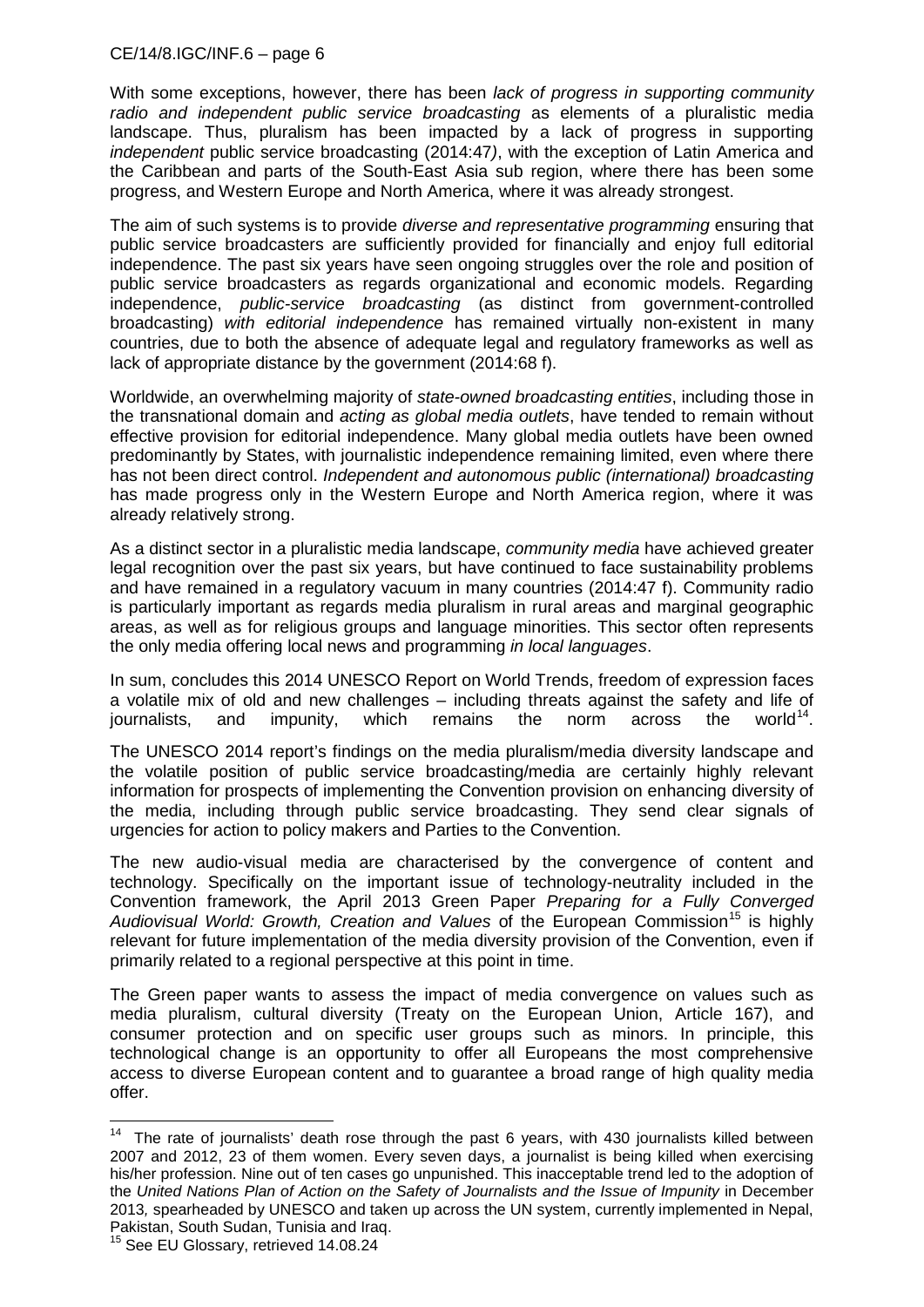**Convergence** can be understood as the progressive merger of traditional broadcast and Internet services. Internet content has entered the TV screen which at the same time lost its role as the sole possibility to consume audiovisual content at home. Viewing possibilities today extend from TV sets with added Internet connectivity, through set-top boxes delivering video content 'over-the-top', to audiovisual media services provided via computers, tablets and other mobile devices. The lines are blurring quickly between the familiar twentieth century consumption patterns of linear broadcasting received by TV sets versus on-demand services delivered in computers. Media users generate increasingly personalized profiles (pre-selection through search machine and platforms) while the role of professional edition and professional media in structuring public space in society is weakening.

According to the Green Paper, smart, web-capable fully connected TV-sets are expected to be available in the majority of all TV-owning households in the EU by 2016. A raise from 22, 5% to 43,1% is predicted for the US. Currently, across the EU, people still watch 4 hours of traditional television a day. Also, even where smart TV is already available, users only make active use of 11 % of them, in contrast to 44 % in China, 18 % in Korea und 17 % in India. At the same time, 72 hours of video content are being uploaded on YouTube per minute.

Attention is no longer focused on one screen only. In parallel to watching TV, viewers use tablets or smartphones which can provide more information about the content watched, allow interaction with friends or with the TV program itself through social networks. "Second screen" applications on these devices offer the prospect of "social TV" which delivers a more interactive experience for the consumer and also new revenue streams for the content provider. Many of today's devices not only facilitate consumption but give consumers an easy option to create their own content. All these developments make convergence more and more visible in our daily lives.

Under the pressures and opportunities of digitized multi-media platforms and rapidly changing user habits, Public Service Broadcasting is transforming into Public Service Media. The transformation in the audiovisual media landscape has the potential for a new viewing experience for audiences and business opportunities for enterprises. The EU Green paper outlines policy options for Member States, such as obliging net providers to include certain TV channels in their offer, to make certain digital radio services available and to oblige navigation aids to make content of general interest available. Thus, it poses many questions also many other Convention Parties are seeking answers to.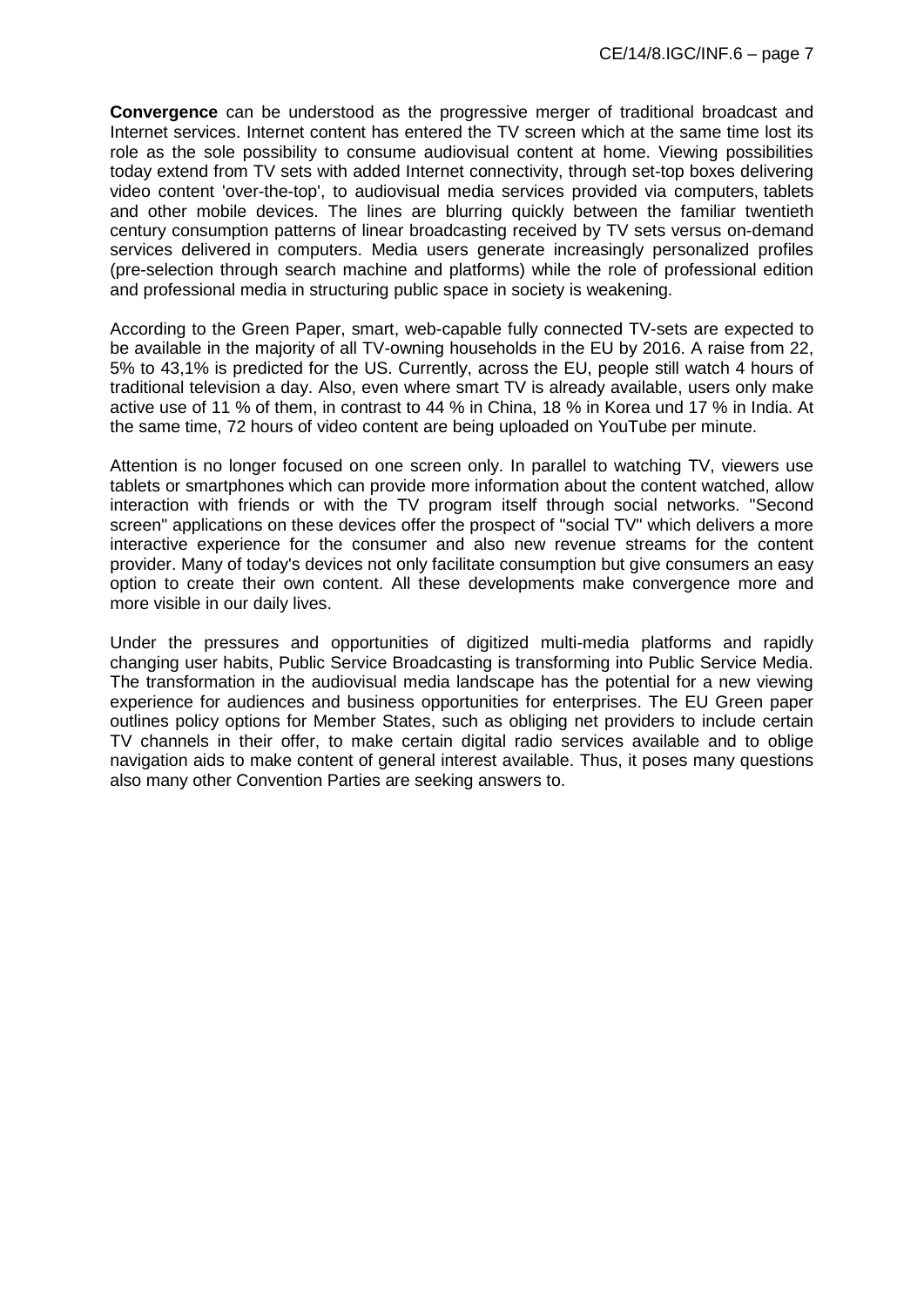# **Part B: Enhancing diversity of the media to protect and promote the diversity of cultural expressions on the national level:**

## **Policy action, (regulatory) measures, program initiatives**

Most of the periodic reports submitted in 2012-2013 contain a wealth of interesting descriptive material on cultural policy measures and related strategies adopted by the Parties, addressing the broad scope of application as outlined in Article 6, including all stages from the creation to the consumption of cultural activities, goods and services. 23 of 65 reports provided information on measures taken in the field or related to audiovisual initiatives and media diversity at large, as part of their action on the national level. This is a first and interesting feedback on the relevance of this particular dimension in the Convention, given the fact that the list of potential policy measures is illustrative and not a strict obligation.

A second interesting feedback stems from the fact that those contributions came from diverse regions, such as the Asia-Pacific region (China, New Zealand, Mongolia, Viet Nam), Latin America and the Caribbean (Argentina, Brazil, Cuba, Dominican Republic, Peru, Uruguay), the Arab region (Egypt), Central and Eastern Europe (Armenia, Montenegro, Romania) as well as Western Europe and Northern America (Austria, Canada, Denmark, France, Germany, Greece, Italy, The Netherlands, Norway, Portugal, Sweden, United Kingdom as well as the European Union). The large response by the latter group is not surprising in the light of the development and maturity of *Independent and autonomous public broadcasting* in this region, as indicated in UNESCO's 2014 report on World Trends in Freedom of expression.

In addition, developing countries from Africa, Asia and Latin America used Convention assistance to enhance media diversity on the national level. For an analytical synopsis of the regulations, policies and measures reported by Member States, relevant implementation initiatives<sup>[16](#page-7-0)</sup> or otherwise relevant information, the illustrative list of measures contained in Article 6 is being used as a grid.

## **Regulatory measures**

Regulatory measures (Article 6.2a) are mentioned explicitly and first in the illustrative list as distinctive from measures in a broader sense which can cover both voluntary measures, practices, and compulsory measures. Regulatory measures as listed here probably are meant to have *a legal character* in the form of laws, regulations or decrees, and are mostly susceptible to sanctions in case of non-respect (See Bernier 2012:185).

*Argentina* passed a new *law on Audiovisual Communication Services* in October 2009 (Law No. 26.522), promoting diversity and universality in access and participation, thus abolishing the law on broadcasting passed in 1980 by the military dictatorship.

Responding to the role played by **pay-tv** for the dissemination of cultural content, *Brazil* has established *a new regulatory regime* as a legal structure in 2011 (Law No. 12.485/11). The provisions of the Brazilian constitution on promoting the diversity of audiovisual communication have thus been enacted. The principles of the Convention are being used as framework of reference.

<span id="page-7-0"></span><sup>&</sup>lt;sup>16</sup> Developing countries are entitled to make use of two Convention implementation facilities. Firstly, projects funded with small grants through the International Fund for Cultural Diversity, operational since 2010. In addition to governments, national and international NGOs can apply. Among the successful projects decided upon annually by the Intergovernmental Committee, are AV and media diversity relevant initiatives.

Secondly, developing countries were eligible for the UNESCO-EU Cultural Governance technical assistance program (2010-2014). Requests had to address the role of culture in social and economic development, particularly through the creative economy and cultural industries. Applications were to be tabled by national level public authorities or agencies, or local level public authorities if their activity had direct impact on the governance for culture in the country. Among the successful applications were AV and media diversity relevant initiatives.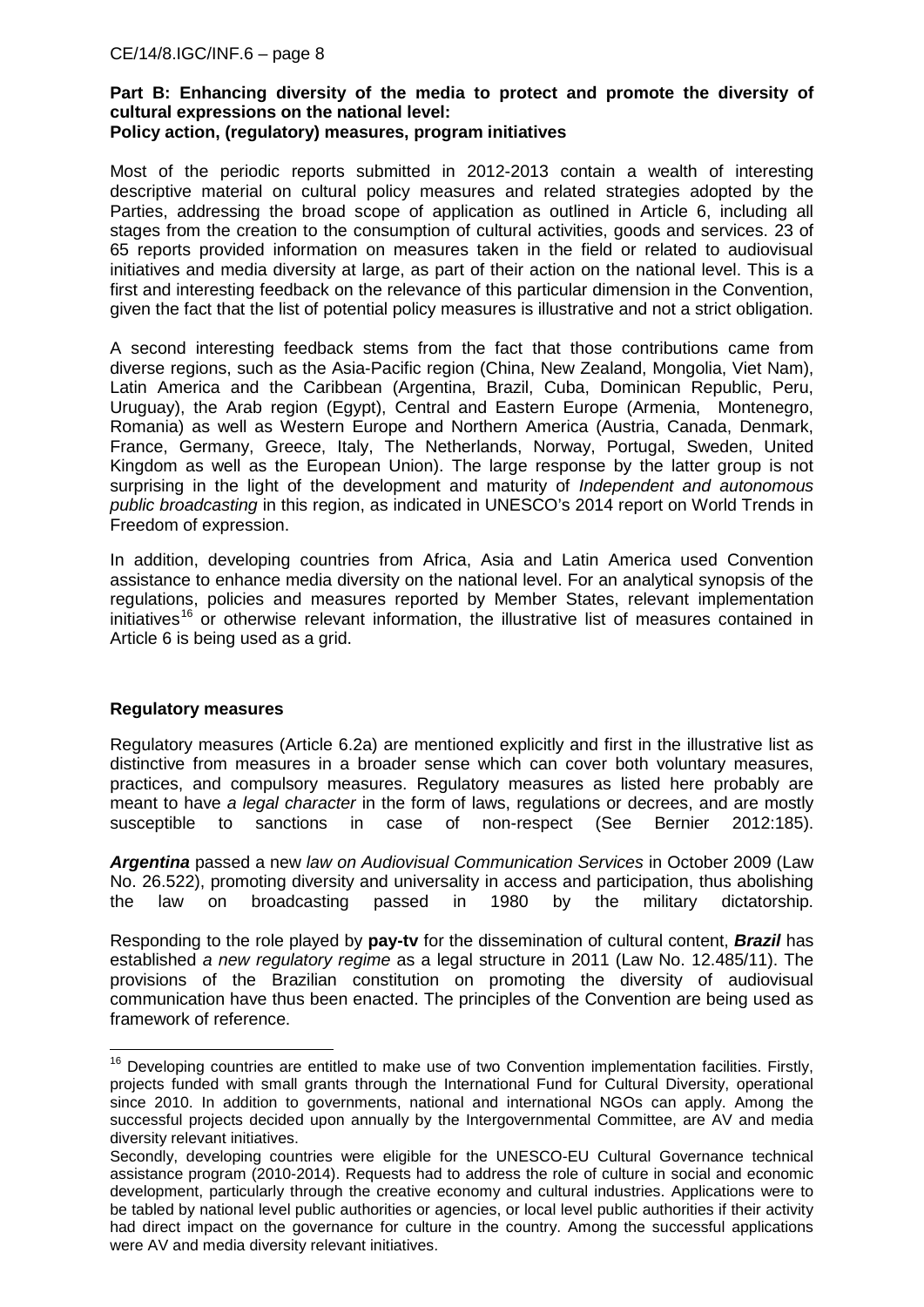The revision of the EU Directive Television Without Frontiers was launched in 2005, in synchronicity with negotiating the Convention, and accomplished in 2007 as *Audiovisual Media Services Directive (AVMSD),* using *inter alia* the Convention rationale. The AVMSD applies to media service providers under EU jurisdiction, including those who deliver content over the Internet. As long as a provider has responsibility for the choice of the content and determines the manner in which it is organised, it has to follow EU broadcasting rules.

A first EU report on legal options and action taken by EU Member States under the AVMSD was delivered in 2009. On 4 May 2012, the European Commission submitted its first report on the application of the AVMS Directive. The report showed that while the AVMS Directive is working, Internet-driven changes such as Connected TV could blur the boundaries between broadcasting and over-the-top delivery of audiovisual content. As a result, the current regulatory framework may need to be tested against evolving viewing and delivery patterns, taking into account related policy goals such as cultural diversity, consumer protection and the level of media literacy. The 2013 Green Paper *[Preparing for a Fully Converged Audiovisual](https://ec.europa.eu/digital-agenda/node/51287#green-paper---preparing-for-a-fully-converged-audi)  [World: Growth, Creation and Value](https://ec.europa.eu/digital-agenda/node/51287#green-paper---preparing-for-a-fully-converged-audi)*s was launched by the European Commission in order to look for feedback on the scope and definition of providers covered by EU broadcasting rules. The process may lead to the re-thinking of the Directive and its regulatory scope.

As a regulatory measure, in accordance also with requirements of the EU Audiovisual Media Services Directive, the *German Inter-State Treaty on broadcasting* (version in force since 2013) requires that both private and public broadcasting services/companies ensure that diversity in society is represented in news and informational, cultural and educational programming. Broadcast media serve to protect cultural identity as well as diversity and freedom of opinion.

The revised *film law* of **Greece** (2011) aims at featuring new artists, create new jobs, increase investments in film production, attract foreign producers and enhance the outward looking of the national film industry.

In response to very quick developments of technology and the Internet in recent years, *Viet Nam* has amended its 2005 *law on Intellectual Properties* in 2009, providing clear provisions for literary and artistic works as well as for digital technology products and broadcast programs.

*UNESCO's 2014 World Trend Report* indicates **enhanced regulatory activity** but insufficient implementation in practice: the past six years have seen increasing **convergence of international norms of free expression** (as manifested in constitutional guarantees, regional declarations, freedom of information laws), with a clear trend of adopting Freedom of Information (FOI)/Access to Information laws.

More than 90 countries have FOI laws, with at least 17 passing them in the past five years. Many others are currently in process, although inadequate implementation remains a challenge. There is a slow trend towards decriminalization of defamation, with about 15 countries fully decriminalizing defamation since 2007, though not yet in all regions. However, the predominant trends during this period are stasis or even **regression in press freedom** and the **extension of censorial laws, policies and technologies to the Internet.** 

#### **Measures that […] provide opportunities for domestic cultural activities, goods and services […] for the creation, production, dissemination, distribution and enjoyment […] including relating to the** *language* **used for such activities** (Article 6.2 b)

Parties reported measures for providing opportunities for domestic cultural activities by using audiovisual and electronic media as "highways" of culture thus making a broader diversity of cultural expressions more widely accessible.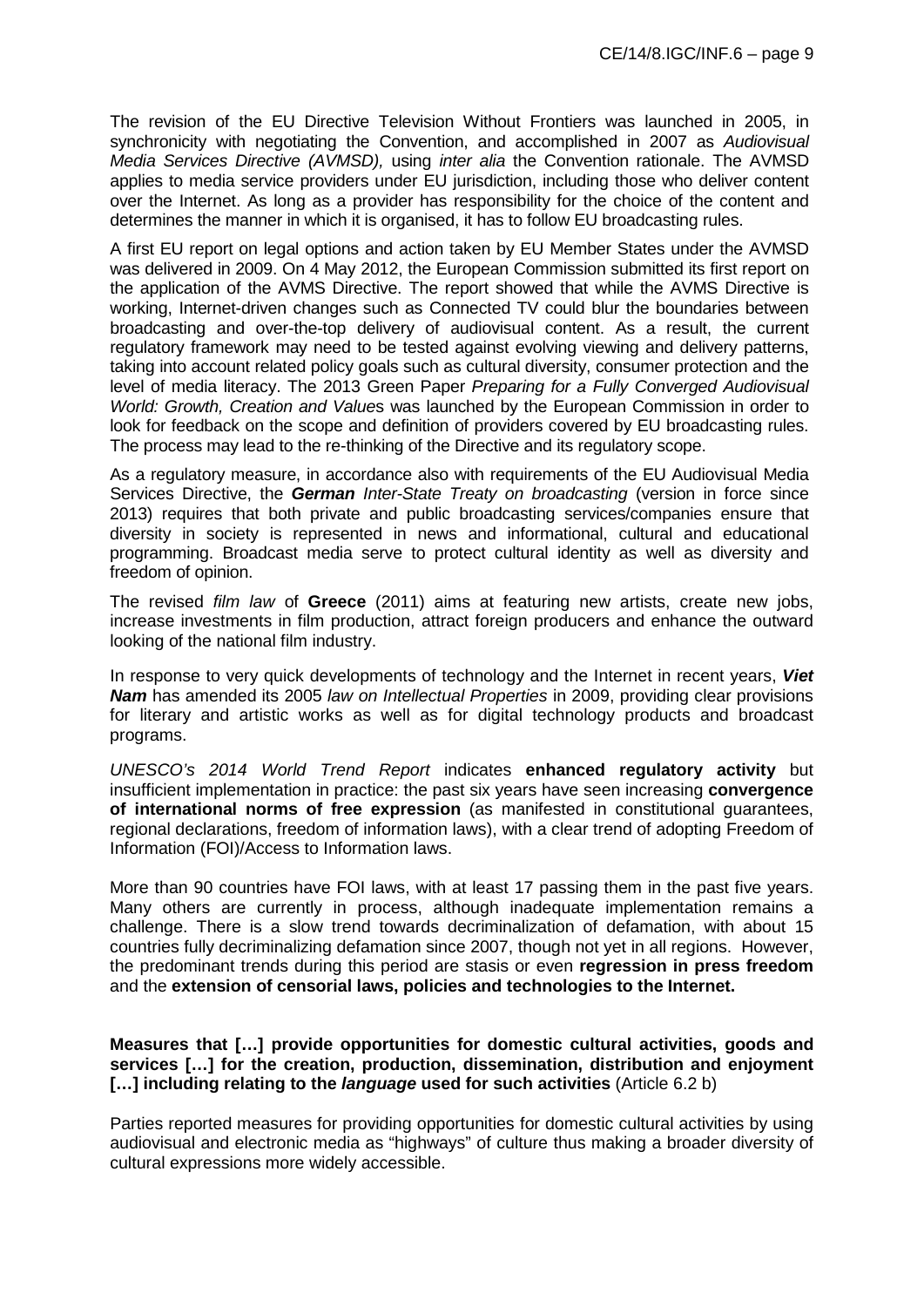For example, *promoting and disseminating cultural production* with an extensive social, federal and regional Latin American approach through different audiovisual formats is the role of the institute for Audiovisual Production and Research (CePIA) created in 2011. The institute is expected to feed all National State television stations with innovative and diverse content (*Argentina*). Regional cooperation to create an Ibero-American audiovisual space has been under way since 1997 (IBERMEDIA, IBERMUSICAS, IBERSCENA). Evaluation in 2008 demonstrated considerable impact of the IBERMEDIA fund, resulting in modernization and extension of the film industry in the region. In July 2010, the overall strategy was invigorated with the decision to promote the construction of an Ibero-American musical space (*Peru and other Latin American Member States)*.

For example, making audiovisual materials available for creators and for the enjoyment of the public at large, is the aim of a broad-based digitalization program of records (65 CDs and DVDs) and old films (several hundreds), implemented jointly with Public Radio and through public-private partnerships (Sony Austria*) (Armenia, 2009).* Extending audiovisual offer to rural areas and remote Western regions is the aim of two projects, the "Radio and TV Coverage for Every Village" and the "*Countryside Movie Screenings* project" (*China)*, having one movie screened per month in every Chinese village.

In a similar line, the *Rural Cinema Pilot Scheme* was launched in 2010. It brings high standard digital equipment to rural audiences, giving them the opportunity to enjoy the benefits that modern digital cinemas have to offer, including live satellite events and 3D films. Rural cinema in this sense means film screenings in rural areas and venues such as village and town halls, arts centers and other community spaces, involving film societies, film clubs, mobile cinemas and community centers (*United Kingdom*).

In response to the digitization challenge, after *Norway, the Netherlands* is the first country where distribution and exhibition of films will be 100% digital. Digitization of the film sector is at an advanced stage, following a national unique joint venture of the Dutch Exhibitors Association, the Dutch Film Distributors' Association and EYE Film Institute. 'Cinema Digitaal BV' was founded in January 2011 with a volume of USD 52 million, with co-financing of the Ministry of Economy Affairs (USD 4.2million) and the Netherlands Film Fund (USD 2.8 million). According to the periodic report, a close-knit network of cinemas has been retained and no Dutch cinemas of film theatres would disappear as a result of digitization.

Regarding the *languages* used for domestic cultural activities, goods and services, Parties reported on a multitude of measures taken *in the field of broadcasting* which is highly relevant for enhancing cultural diversity.

For example, there are radio broadcasts and radio programs in national minority languages, in particular provided by Public radio stations and by Public television (*Armenia).* Radio and TV broadcasting entities have been set up by the State Administration of Radio, Film and Television in ethnic autonomous regions to strengthen public cultural service (*China*). The public radio and television company (ERT SA) offers national language satellite broadcasting for the diaspora, including information on cultural events in the countries of diaspora as well as within the national territory (*Greece*). Maori television was founded in 2003, with the remit to deliver high quality program mainly in reo Maori, pay special attention to needs of children and to needs of all Maori learning people. This remit may be amended in the future, resulting from a review currently under way. With the introduction of free-to-air digital television, more Maori language programs broadcast will be available on demand. Maori radio is widely available to listeners through online streaming (*New Zealand*). RTP guarantees broadcasting to Portuguese-speaking African countries (*Portugal*). *Swedish* public broadcaster's activities for linguistic and ethnic minorities are measured in the numbers of hours broadcast in different languages.

In addition, in March 2009, a ruling by the **European Court of Justice** in Luxembourg reaffirmed the legality of diversity enhancing policy measures. According to the ruling, EU States may require television producers to invest part of their operating income in the production of domestic and European films (File C-222/07). The Spanish private commercial broadcasters' association Uteca had complained that in *Spain* 5% of their income had to be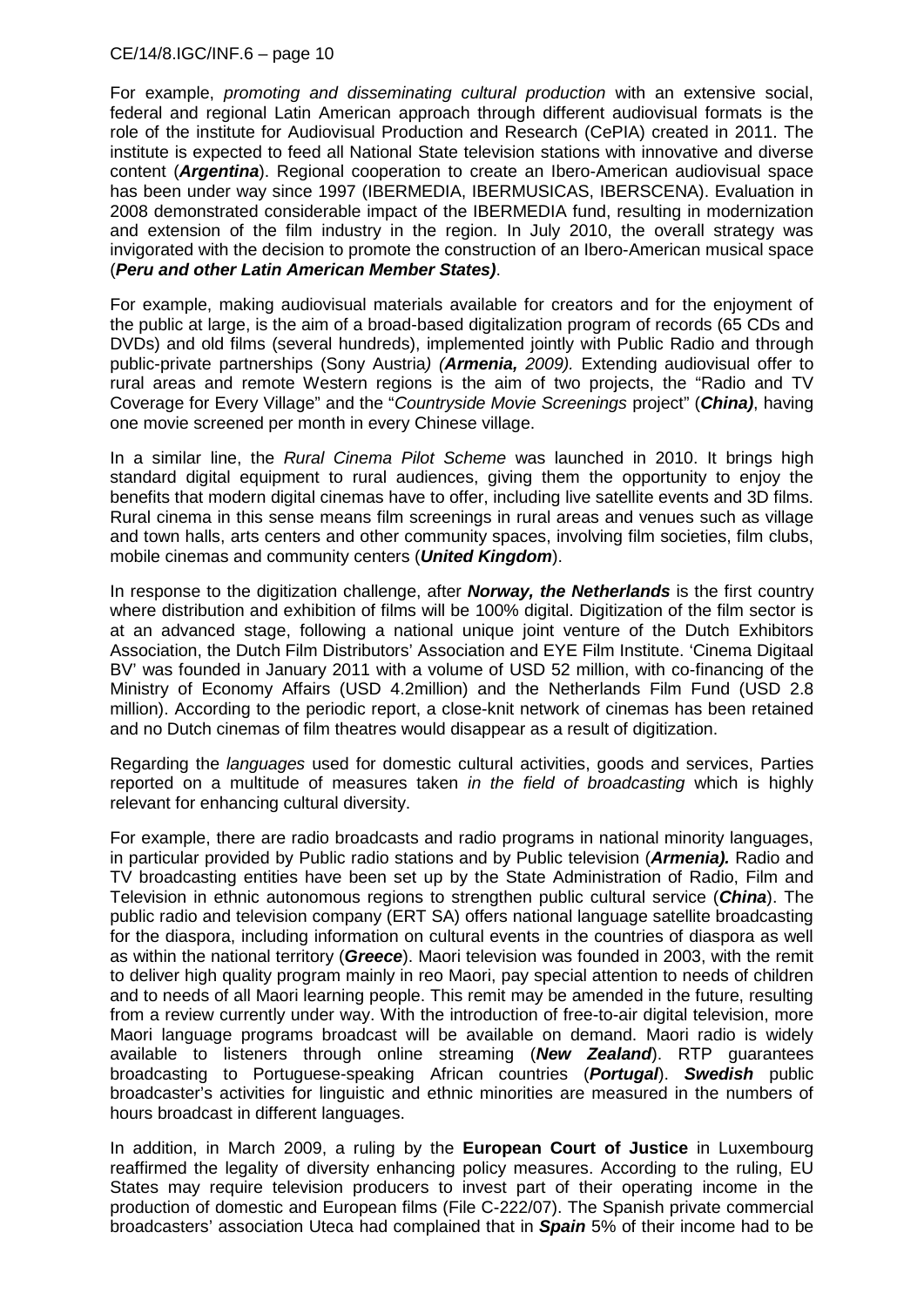channelled into European film productions, of which 60% was to be used for films in Spanish or in one of Spain's other official languages. In the view of Uteca, this was a violation of the principle of free trade and other civil liberties. The judges were of a different opinion, holding that this Spanish cultural and media regulation was grounded in cultural considerations. Its aim was the *protection and promotion of multilingualism and the diversity of the cultural offerings,* and was as such in accord with both the European regulatory "Television without Frontiers/Audio-visual Media Services Directive" and with other Community law. The judges also expressly referred to the 2005 UNESCO Convention in their verdict.

A variety *of screen and radio quota systems* has been in place in many countries in order to provide production and distribution opportunities for domestic cultural goods. While *Brazil* has operated feature film quotas in cinemas since the 1930, Congress has introduced a new regulatory measure in 2011, extending the applicability of screen quotas for Brazilian content to pay-tv (Law 12.485/11). *France* has been operating public television screen quota for European (60% of programming time) and French-language (40%) works since 1986. These were expanded and updated in July 2010 to become compulsory production quota both for analogous, cable, satellite and digital television channels (with varying percentages, depending on the business model). Quota for French National TV have been enhanced by decree (70% European of which 50% French language productions). *New Zealand* reported a successful voluntary Code of Practice, adopted by the Radio Broadcasters Association. By 2007 the aim of raising the local music content to an average of 20% across commercial radio formats had been met, and is maintained ever since.

*Local content quotas for television* have been applied in such diverse countries as Argentina, Australia, Brazil, Canada, Chile, China, Costa Rica, Korea, South Africa and Venezuela with an increasing trend. Interestingly, some of those quote having seen their legitimacy confirmed in US free trade agreements such as that between the US and Chile (2002) and that between the US and Australia (2004) (Bernier 2012:186).

As a measure for enlarging dissemination opportunities of the diverse cultural expressions across the national territory, the Ministry of Culture of the *Dominican Republic* publishes a monthly bulletin, produces a weekly televised cultural program in prime time and offers a topnotch web-site on activities of the National cultural institutions. For raising public awareness about cultural diversity, the 126 *Mongolian television channels* and other media institutions play an important role. Since 2010, the Mongolian Arts Council has launched a TV Program "Arts Network", a monthly large scale advocacy activity to promote the diversity of cultural expressions and to make the voice of culture and arts institutes heard by the public.

Transforming Buenos Aires (**Argentina**) into a global hub for the production of Spanishlanguage *audiovisual content for children***:** [17](#page-10-0) Concerned about the lack of domestic content available to its children and youth, the Argentinian Government adopted in 2010 legislation requiring television to broadcast three hours of content for children a day, of which 50% must be domestically produced. At the same time, aiming at bridging the digital divide between children from different economy backgrounds, the Government started implementing the policy of 'one laptop per child', providing laptops for children in primary and secondary schools in the public school system in Buenos Aires. Considering the *market opportunity* that this legislation and policy would create for producers of children's content, the General Bureau of Creative Industries and City Government became interested. In 2011/2012, the City of Buenos Aires sought technical assistance from UNESCO's Expert Facility Project. Children in Argentina and around the world are increasingly consuming content on mobile platforms such as phones, tablets and laptops. The technical assistance was invited to help businesses understand how these changes will affect them, and to understand what's going on abroad, in global markets. The increasing interdependence of creative sectors, with lines blurred between the space occupied by business working in advertising, animation, film, music, publishing, radio, social media,

<span id="page-10-0"></span> $17$  This good practice example is taken from UNESCO 2013: Strengthening the Governance of Culture to Unlock Opportunities. Results of the UNESCO-EU Expert Facility Project, p. 16-19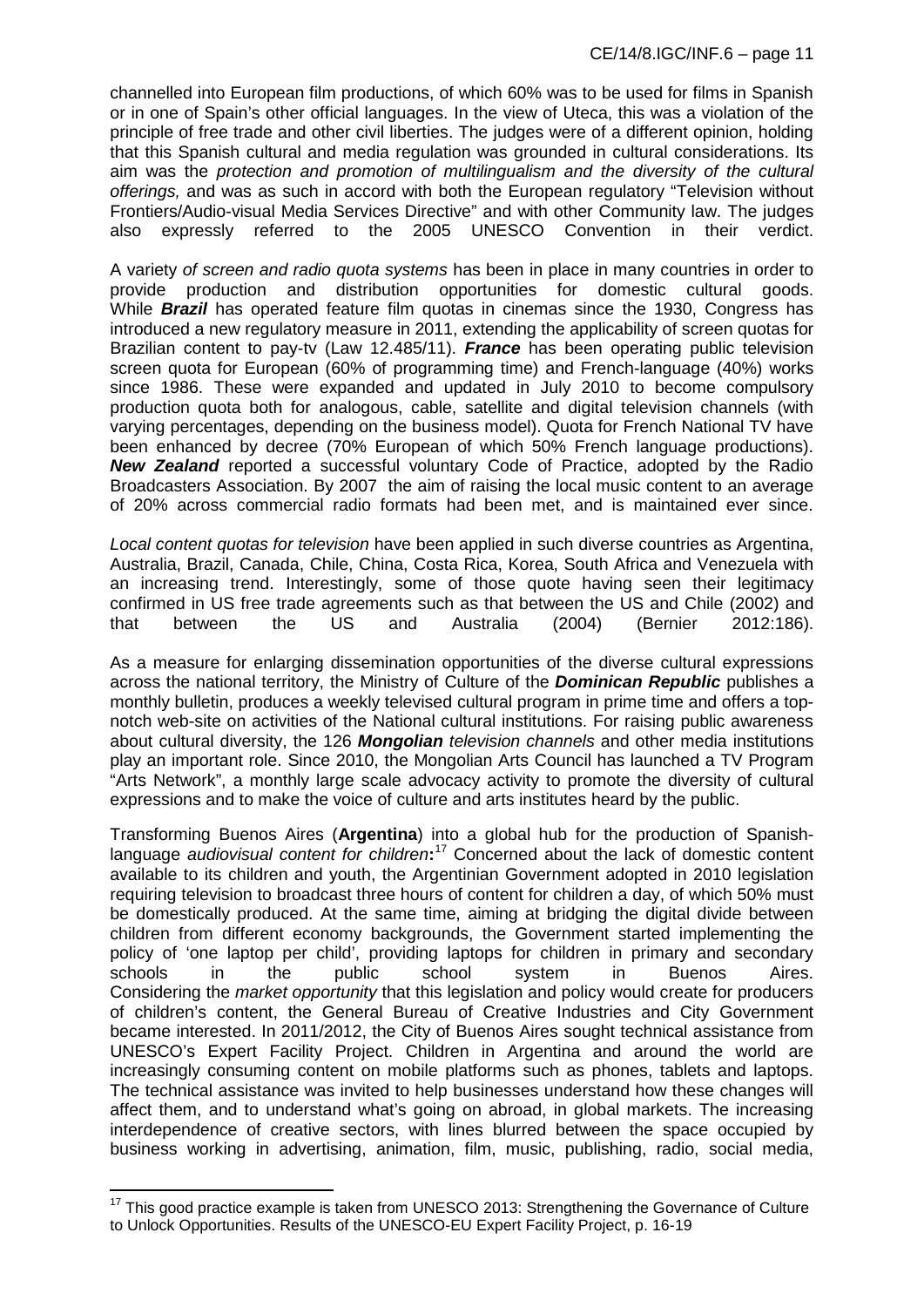television and video games, needs to be taken into account. The mission was very successful as all stakeholders managed to focus on the *contents* the sector should be *producing for the young audience*, and not on the formats, as these are changing constantly with technology (convergence of media and content across platforms). Children should have *really good content* and develop pride in what's going on in the home city and country. A strong local independent sector, which is producing for the country and beyond, is needed for that. The question of *business sustainability*, access to international markets and the type of (public) support needed by start-ups and entrepreneur-led creative business is key. This is an important initiative of a local government to unlock content based development opportunities for the local independent audiovisual content producers, while at the same time offering children a quantum leap learning and development pathway.

A ground-breaking study involving experts from different countries recently revealed *Latin America's "Invisible cinema"* (July 2014). The growing importance of community cinema across 14 Latin American and Caribbean countries stems from advances in technology making it easier for people to create their own audio-visual products. While much has been written about community radio**,** *community cinema* in Latin America and the Caribbean is almost as invisible, as the communities that it represents. Community cinema is sprouting up everywhere. These are driven by groups such as indigenous peoples, women, young people, Afro descendants, migrant workers, the people with disability and many others who are far too often overlooked by mainstream media.

Experiences of 55 communities in 14 countries were documented. The study was devised by Cuban-based non-governmental organization *Fundación del Nuevo Cine Latino-Americano*, with support from UNESCO's International Fund for Cultural Diversity. Communities created documentaries, feature films, television content and much more. Likewise, it was found that *dissemination* was *diverse* through networks, film clubs, cultural centers, churches, unions, festivals, showcases, special events, schools and other educational spaces, electronic means, DVDs, and websites.

In terms of *impact***,** the study revealed that community cinema invigorated communities' *identity and organization*, often improving their sense of self-esteem and self-confidence. Community cinema also reaches beyond the groups them-selves. It enables a wider public to identify with and value the stories of life not included in mainstream media.

#### **Measures […] providing domestic independent cultural industries and activities in the informal sector effective access to the means of production, dissemination and distribution of cultural activities, goods and services** (Article 6.2 c)

In March 2009, the EU Commission published a study on *media diversity* in EU Member States. Among the cited examples of best practice, the following examples of independent media producers and activities in the informal sector where from the *United Kingdom:*  Radio Salaam Shalom, based in Bristol, is an Internet broadcaster and the UK's first combined Muslim-Jewish broadcast project; the Creative Collective National Print Media Internship promotes ethnic diversity in the print media; Mama Youth is a production company that offers young adults from minority communities a chance to gain practical skills and improve their employment opportunities in the media sector; the PEARLS Radio Training course for Women offers training opportunities in radio program production groups.

Digitization is one of the major challenges not only for public service media and independent media producers, but also for *independent art-house/repertory cinemas and small/regional cinemas.* They are key actors for providing access to the diversity of audio-visual cultural expressions. The rapid conversion from analogue to digital projection technology is putting increased pressure on these types of cinemas<sup>18</sup>. Many of them cannot afford to convert their screens to digital projection technology without financial support.

<span id="page-11-0"></span><sup>&</sup>lt;sup>18</sup> The European Digital Cinema Report (2011) confirms for Austria that the smaller the cinema site, the less screens are digitized. 80% - of a total of 231 – of screens operated by major exhibitors are digitized against only 17% - a total of 129 – digitized screens operated by small exhibitors.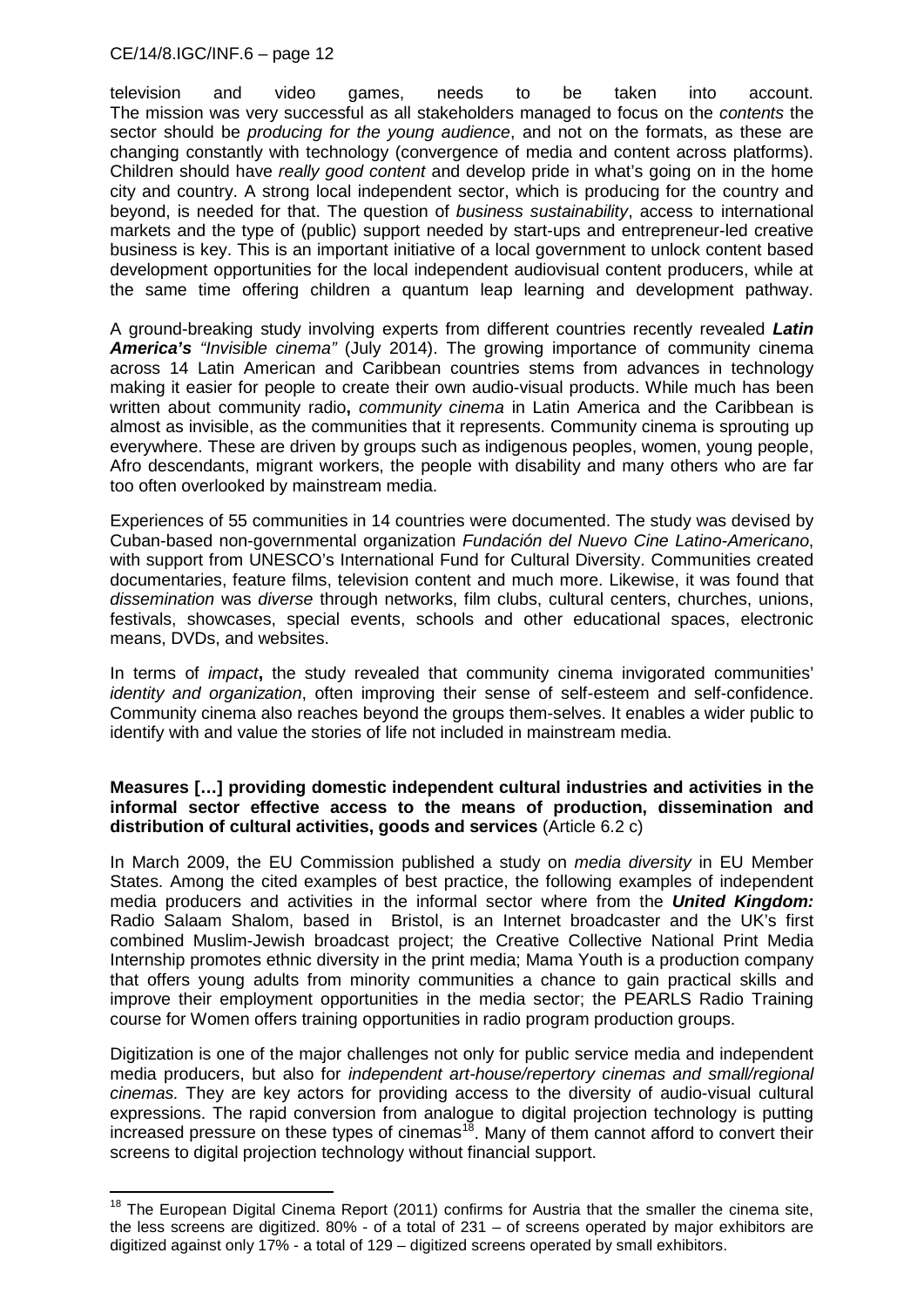For example, after consultations with sector stakeholders and the concerned trade associations in the Austrian Federal Economic Chamber and based on transparent criteria, the Federal Ministry for Education, Arts and Culture decided to provide USD 1, 3 million in total as co-financing for the *digitization* of art-house / repertory and small / regional *cinema*  screens, 50% earmarked for art-house / repertory cinemas<sup>19</sup>, the other 50% for small and regional cinemas<sup>[20](#page-12-1)</sup> (**Austria**, 2011). Thus, the programming of independent and art-house films will be safeguarded, and the future existence of local cinemas will be ensured. *Germany* (2011) and *Sweden* (2011*)* have taken analogous measures. These initiatives represent well thought- through evidence based cultural policy measures to respond swiftly and adequately to new technological challenges in the media diversity landscape. As a consequence, it is expected that independent actors in the audiovisual/film field will continue to have effective access to means of dissemination, and that more citizens will be in a position to enjoy a diverse range of domestic/regional cultural products.

The *Cameroonian* Association to Promote Audiovisual and Live Performance has created the *first database of central African cinematographic and audiovisual productions*. The initiative offers an innovative channel for independent producers and broadcasters to distribute or access quality audiovisual works. The non-governmental organization's initiative was funded by UNESCO's International Fund for Cultural Diversity. Back in the 1970s and 1980s, Cameroon's audiovisual industry was a rising star in Africa with homegrown talent and cinematographic productions. But, new technologies permitting home viewing of films, piracy, and obsolete structures saw the demise of audiovisual and cinematographic distribution companies and the closure of many cinemas. Nowadays, films reach their *main market thanks to festivals and television.* 

Through the project, APPAS has collected and digitalized hundreds of hours of film and audiovisual productions to create a regional audiovisual landscape. The Image Database of Central Africa, known as BIMAC, contains 400 films and AV productions of all categories and represents 350 viewing hours, ensuring their calibration, cataloguing, storage and conservation. A repository of past, present, and future productions, BIMAC functions like a *community film library on a commercial scale.* The collection is aimed at African and international television stations, public and private organizations and administrations, universities, youth clubs and various professional and cultural associations. It is accessible directly through BIMAC's sales and distribution structure and online. BIMAC actively promotes the project through professional networks and associations. Its goal is to cultivate a climate of confidence and the creation of quality films.

## **Measures […] providing** *public* **financial assistance** (Article 6.2 d)

Audiovisual industries are generally considered to be the most heavily assisted by public finance, along all elements of the creation, production and dissemination process (compare Bernier 2012).

Parties reported about recent creations of *Sectorial Funds addressing the complete audiovisual value chain.* For example, both the French and the Brazilian Sectorial Audiovisual Fund finance projects throughout the complete value chain, from the creation and production through to distribution and exhibition (*France, Brazil).*

In exchange, the benefitting production companies have to invest directly into Brazilian audiovisual production. Public financial assistance is given by tender. From 2007 through 2011, 26 tenders for the development of cinematographic projects have been launched, leading to 250 assisted projects. All projects realized with public funding of the Ministry of Culture are being sent to the television stations for dissemination (*Brazil*).

<span id="page-12-0"></span><sup>&</sup>lt;sup>19</sup> Criteria applied by the Ministry: a high quality program, screening a high percentage of Austrian (min. 10%) and European (min. 30%) production, offer film/media/ screen education and the hosting of film festivals.

<span id="page-12-1"></span> $20$  Criteria developed by representatives of cinemas and film distributors: a regular service of a hundred days per year as a minimum and screening at least 5% Austrian and 15% European productions.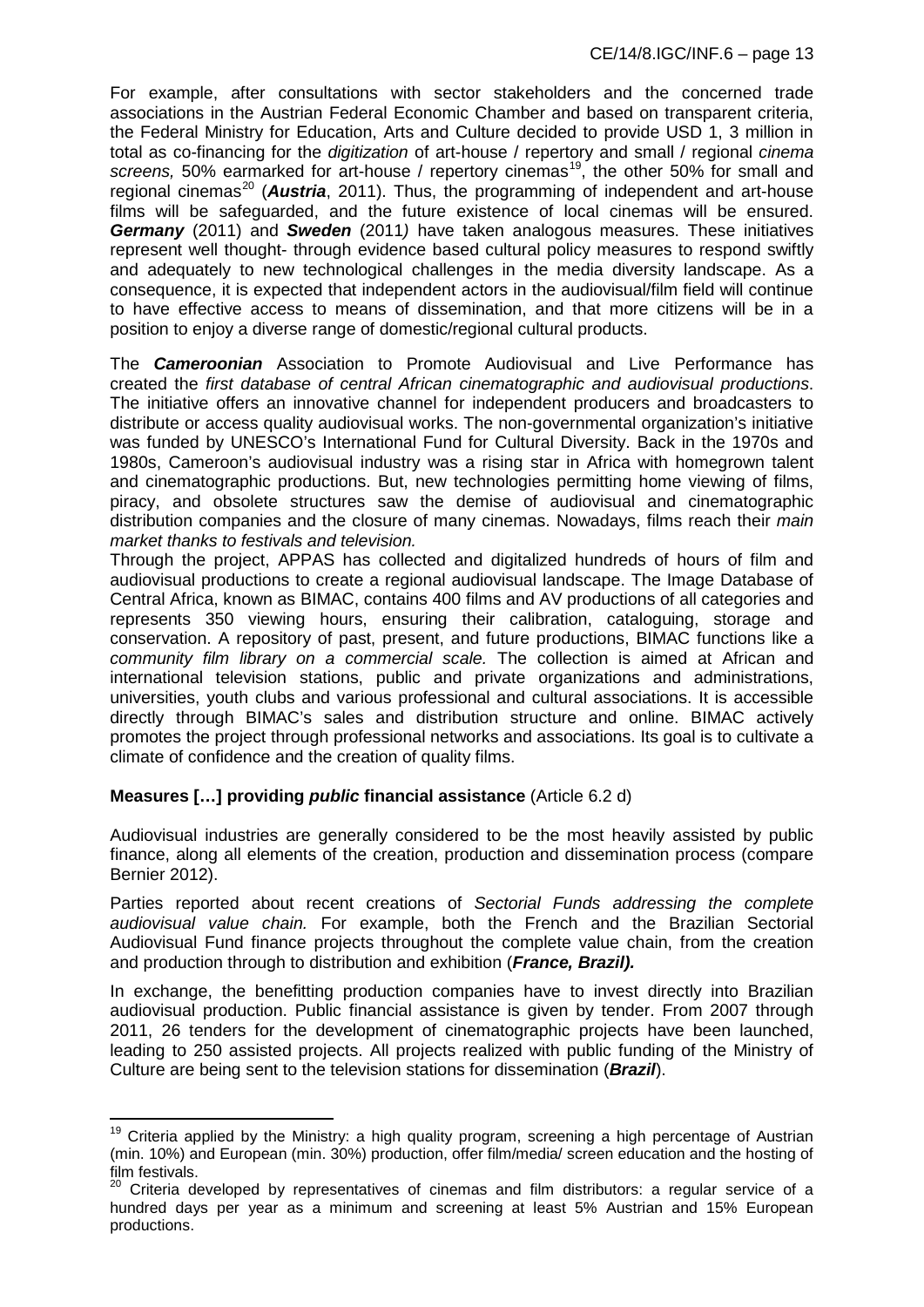**Measures […] encouraging non-profit organizations, as well as public and private institutions and artists and other cultural professionals, to develop and promoted the free exchange and circulation of ideas, cultural expressions and cultural activities, goods and services, and to stimulate both the creative and entrepreneurial spirit in their activities** (Article 6.2 e)

For example, the *National Inter-University Council* (CIN), a non-profit organization, conducted a new edition *of contests to select new High Quality and High Definition fiction series* for Digital TV, aimed at open Television channels and production companies associated to an open TV channel (*Argentina, 2012*). This is an interesting example of running a broad based media ecosystem, involving new actors beyond the professional field of media, in order to identify new, relevant and interesting cultural content.

Regarding media diversity, the Leicester Multicultural Advisory Group promotes multicultural society in Leicester, which is predicted to be the first European city to have a minority white population by 2020 (*United Kingdom*).

The project aiming to establish a *community-led audiovisual micro-industry* on the *Indonesian* island of Siberut (April 2013-July 2014) is noteworthy in this regard. In collaboration with the local government, a local NGO set up a creative workshop space within the existing local Intercultural Media Centre, as a platform for training 150 young creative professionals from indigenous communities in filmmaking and business management, half of them women. This initiative will also provide the opportunity for young participants to develop their business ideas and create their own micro-enterprises. Local films and audiovisual productions by young creative entrepreneurs from Siberut are being promoted and commercialized in the provincial and national markets.

## **Measures […] establishing and supporting public institutions** (Article 6.2 f)

For example, BACUA, the *Banco Audiovisual* de Contenidos Universales Argentino [Argentinian-made Universal Content] is a publicly created institution where all relevant productions are digitally stored in order to create *a federal space for audiovisual exchange.* BACUA searches, organizes, digitalizes and socializes audiovisual content reflecting the cultural diversity within the national territory. The aim is to upgrade the national audiovisual industry's productive potential and its capacity to generate high quality and socially relevant TV contents. This is one component of an operational national plan for the promotion and fostering of digital audiovisual contents. (*Argentina*). This initiative represents a very interesting public policy answer to challenges and opportunities of digitization. It thus democratizes access to audiovisual content as part of a diverse media landscape and promotes capacity building nationwide.

*Uruguay* has chosen an even more comprehensive approach with the creation of The Uruguayan Film and Audiovisual Institute in 2008 (Law 18284) as the public institution in charge of *the design of national policies towards the audiovisual sector* with a special emphasis on the creation of a legal framework for the film industry (www.icau.mec.gub.uy). All stages of the production and dissemination process are considered across the value chain, with a citizen oriented approach and support for diverse audiovisual contents, so as to put in practice the right of all sectors of the country to communicate, share and recreate their histories, values and ways of perceiving the world. Quality contents while respecting cultural diversity and identities are the main priority. Since 2010, almost 100% of all Uruguayan film releases have received financial support from the institute. This regulatory measure represents a very interesting public policy answer to needs of civic education and democracy building through cultural diversity. It thus boosts a domestic independent audiovisual sector while democratizing access to audiovisual content as part of a diverse media landscape.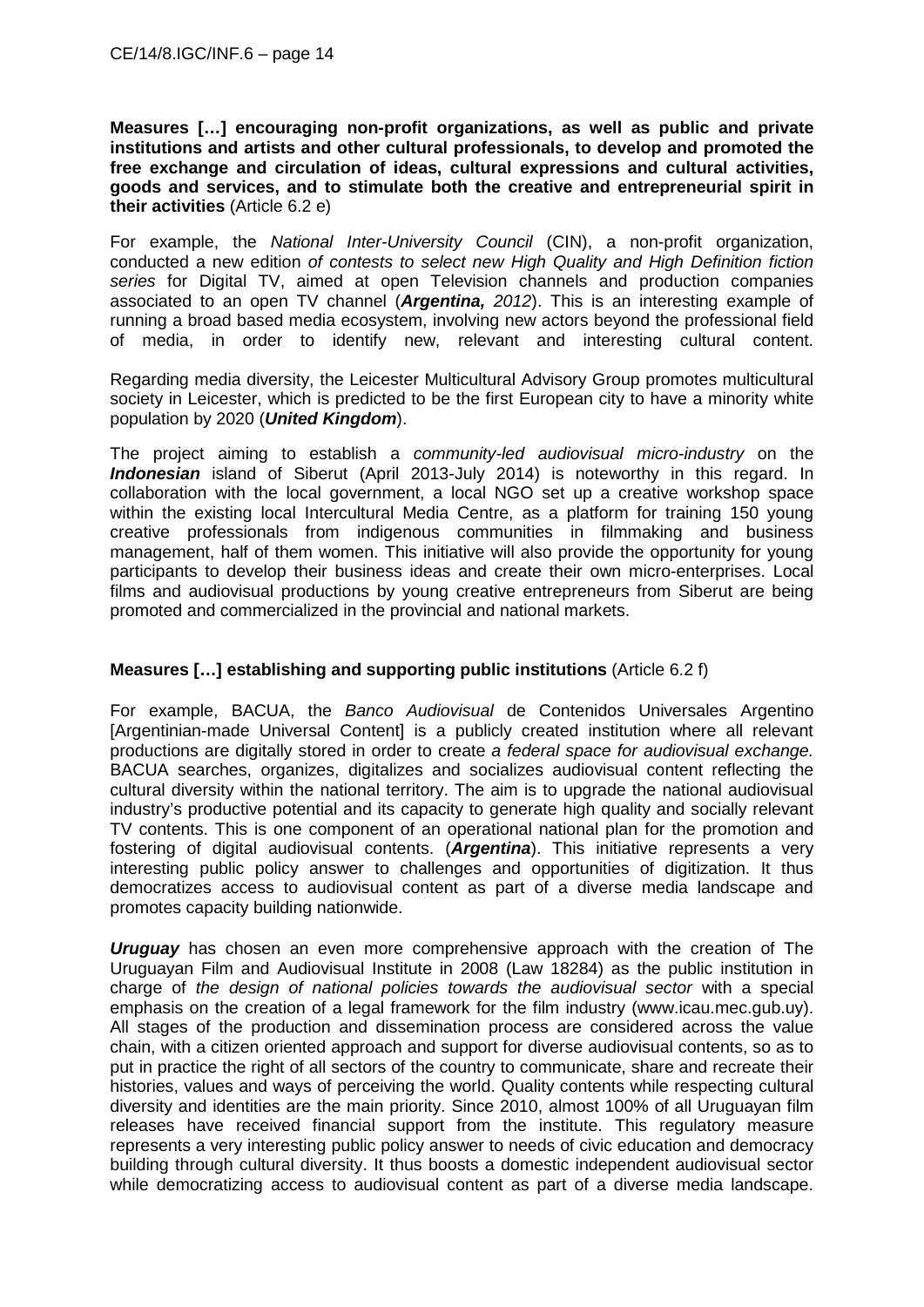According to the UNESCO 2014 World Trend report, *new global media actors* are starting to set the pace in an increasingly competitive ecosystem. Broad trends have been difficult to pinpoint. Many *global media outlets* have been owned predominantly by States, enjoying very limited journalistic independence, even where there has not been direct control. Thus most global media *are established and supported as public institutions*, competing globally for transnational audiences. Where journalistic independence is limited, this process is rather not enhancing diversity of media, even where the broadcasting offers covers impressive linguistic diversity. Within the state-owned global news broadcasters – the larger ones being Al Arabiya, Al Jazeera, BBC (via a trust), CCTC, China Radio International, Deutsche Welle, France24, RT (formerly Russia Today), and Voice of America (VOA), there have been different frameworks for independence of journalists and of media outlets, both legally and in practice, as well as by platform. The performance of international broadcasting continues being related to complexities of foreign policy, geopolitics and their relationship to the government. As such, some international and foreign broadcasting has tended to reflect the interests of the respective governments (2014:72).

For example, *China* has accelerated its plans: China Central Television (CCTV) has laid in place a basic seven-channel framework of an English channel covering the entire globe, supplemented by Chinese, Spanish, French, Arabic, Russian and Documentary channels. China Radio International (CRI) has the world's second-largest number of unsharedfrequency overseas stations. CRI Online, a new media platform, is broadcasting in 61 languages and has developed a new remote management system for localized programming in foreign countries. China Network TV (CNTV) has vigorously pursued the rollout of a global, multilingual, multi-terminal online video public service platform.

#### **Measures […] nurturing and supporting artists and others involved in the creation of cultural expressions** (Article 6.2 g)

For enhancing media diversity and independent production, Parties report a range of measures aimed at supporting *talents* in the audiovisual and film sector. As these professional skills are cross-sectorial and will often be used in different media services throughout a professional career, the sectorial dividing lines are of secondary importance.

For example*, Argentina, Canada, France, Germany* and others provide incentives for *independent* audiovisual and film producers by granting public funds.

Several countries mention support schemes to promote *young* audiovisual creators: For example, cross-disciplinary measures include *a coordination center for young talents in the film sector,* established in 2009 at the Ministry for Education, Arts and Cultural in cooperation with the Austrian Film institute, in order to create new opportunities for young professionals to establish themselves. The measures include selective support programs, promotion of works to be scheduled in broadcasting, on digital platform and theatre, a mentoring and networking scheme etc. (*Austria*). This initiative represents an innovative knowledge building and empowerment platform for a specific age-group. It provides young professionals with learning and promotion opportunities regarding the challenges of film and media systems. By bringing new talent and creating space for new voices, it also enhances the diversity of the audiovisual and media systems.

With a similar thrust, *United Kingdom* has responded to the enthusiasm of young people for filmmaking. Filmmaking has never been so popular with young people. Changes in the accessibility to technology means that more and more young people are creating their own films. However, the qualities of these films varies greatly. The *First Light's Young Film Fund* was set up in 2001 to provide professional support and help young people aged 5 to 19 from disparate backgrounds and abilities *unlock their creative potential*. In 2011-2012, theme funding rounds were offered for documentaries, archive film and a first comedy short strands in partnership with YouTube.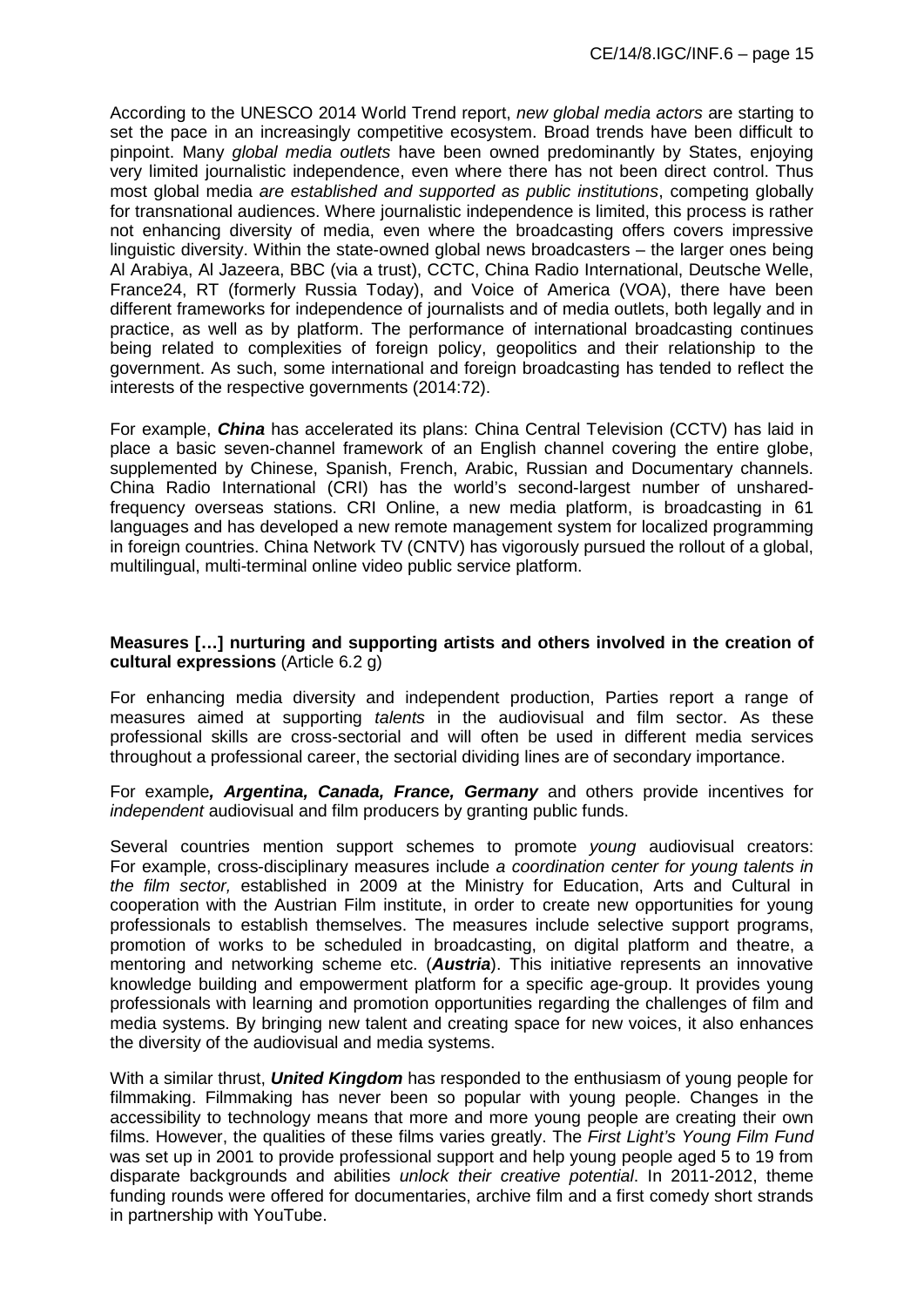In 2009, First Light launched Second Light to address talent development for the post 19 age group, *feeding talent into the film industry*, in particular under-represented filmmakers. The overarching driver for this program was that the UK film industry should have an up to date, technically informed, skilled and diverse work force representative of the UK population. One to four day, skills specific work-shops targeted groups under-represented in the industry. First Light has enabled over 40,000 young people between the ages of 5 and 25 to make more than 1,000 films and create hundreds of media projects, including magazines, TV and radio broadcasts, comics and games. This initiative represents an innovative empowerment program for a specific age-group. It provides young people with learning and experimentation opportunities which have become possible because of technological change in the film and media systems. By bringing new talent and creating space for new voices, it also enhances the diversity of the audiovisual and media systems and contributes to social cohesion.

In *China*, the Film Bureau under the State Administration of Radio, Film and Television, has launched a grant program for creation by Young directors and a support plan for Quality Youth screenwriting, which has benefitted many directors and screenwriters from ethnic minority groups.

In *Greece,* the Greek Film Center, a nonprofit entity, promotes young creators and decides on production grants, with 80% of its budget coming from taxation, the remainder from the European Union and Third sources. The main challenges are low and not readily available funding and the lack of modern technological infrastructure.

IRIPAZ, an NGO committed to promoting **Guatemala**'s cultural diversity through audiovisual media, considers digital technology to become one of the most democratic forms of technologies there is*.* Firstly, young indigenous students were introduced to the digital world, where they learned how to operate digital cameras and how to use graphic design programs such as Photoshop and Illustrator, editing programs such as Final Cut Pro and After Effects and audio production programs such as Logic Pro.

The second phase of the project (May 2014), known as INCREA Lab, has been proving to be an even greater success, with students being taught skills in entrepreneurship in the creative audiovisual sector. Learning from the example of Spanish filmmaker Nicolás Alcalá who managed to raise half a million US dollars to produce and direct his feature film "The Cosmonaut", by using online crowd funding platforms only, the training provided by INCREA Lab with the support of UNESCO's International Fund for Cultural Diversity (IFCD) have encouraged many students to become entrepreneurs on their own in the audiovisual sector.

#### **Measures […] enhancing diversity of the media, including through public service broadcasting** (Article 6.2 h)

In *response to the convergence challenge*, some countries have come up with structured and comprehensive measures to implement the new technologies while at the same time expecting to enhance diversity of the media.

*For example*, *Argentina's* National Plan of Cultural Equality has the "*Open Digital Television*" (TDA/Television Digital Abierta) as one of its key components. TDA is part of the state's social plan to get ready for the deployment of Digital Terrestrial Television and Satellite Digital Television nationwide, based on the Japanese standard, thus generating a qualitative leap in terms of communication. TDA will have national coverage and thus promotes the *integration of (rural) areas* that currently do not even have access to analogous television. People will be able to watch TV with enhanced image and sound, in addition to having multiple programming options and interactive features. The idea is to supply high quality contents, promote local cultures and distance learning, thus turning TV into a participatory form where new actors such as NGOs, universities, cooperatives, community centers, the Catholic church et al will be able to participate. In addition, cooperation partnerships with other Latin American countries have been signed who are also adopting the Japanese Standard for Digital television. This is a highly relevant example for a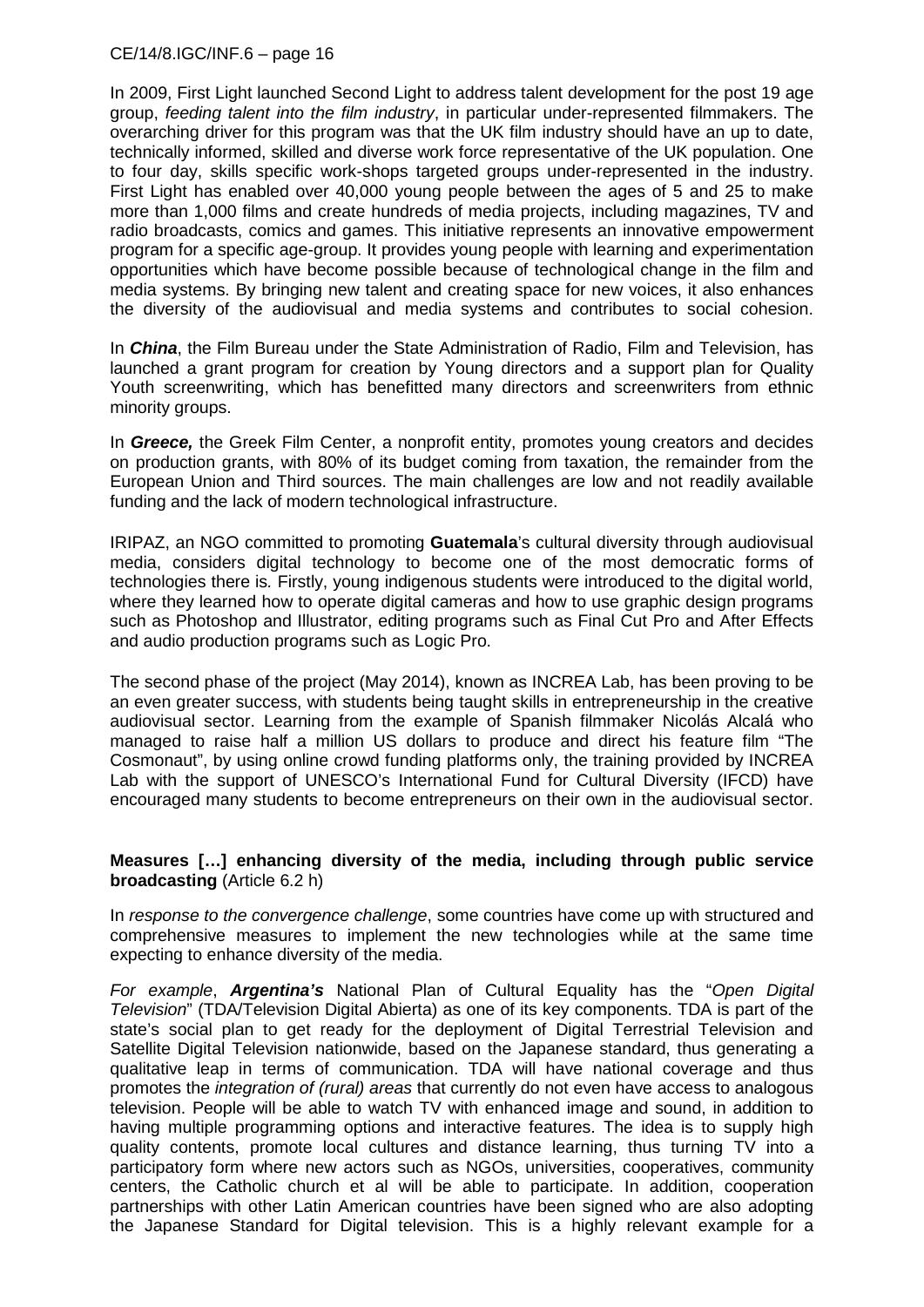comprehensive package of measures, aiming to use the convergence challenge in order to both redress gaps in the available cultural infrastructure nation-wide as well as enhancing quality offers promoting locally generated contents.

As a regulatory measure, *Norway* has revised its Act on Ownership of the Media in June 2011, also in response to the convergence challenge. The legislation covered daily print media, television and radio. Now, electronic mass media including audiovisual and auditive on-demand services have been included as integrated part of the media market, with the purpose to promote freedom of expression, genuine opportunities to express one's opinions and to provide for a comprehensive range of media, thus enhancing media diversity.

On another level, the convergence challenge relates also to capacities of users of all ages. As part of the resolve to enhance diversity of the media, Parties have reported measures in the field of *media literacy*, for example a 'Media Council for Children and Young People' (*Denmark)*. The Council works for improving digital capabilities of young users, work carried with children and voung people, their parents and teachers and partners such as the International Safer Internet network.

In response to *the challenge of ensuring a high-quality and diversified radio and television program* in the context of the changing composition of society, Parties have introduced a couple of new regulatory measures to enhance diversity of the media.

For example, the Austrian Communications Authority Law (KommAustria, BGBl. I No. 53/2009) has been amended to establish two new funding schemes and thus enhance a diverse broadcasting landscape (*Austria*, 2009). Non-commercial private broadcasting can be supported financially<sup>[21](#page-16-0)</sup>, as can be commercial broadcasting<sup>[22](#page-16-1)</sup>. Non-commercial private radio and TV broadcasters foster access to production skills and broadcasting possibilities for persons belonging to ethnic minorities or to persons with disabilities. In order to ensure that diversity of society, in particular the role of women, youth and minorities, is adequately mirrored in audiovisual-programming, broadcasters have introduced diversity clauses in all production contracts (*France,* since November 2009).

The French-German television channel ARTE has enhanced its explicit mandate to foster European audiovisual and cinematographic creation, including support on digitized platforms for live performances. 85% its programs are of European origin (*France, Germany*).

In the *German* Inter-State Treaty (latest update, entry into force January 1<sup>st</sup>, 2013), culture is part of the remit of public service media, as these have a particular responsibility for serving the democratic, social and cultural needs of society. The treaty stipulates that "public-service broadcasting corporations must provide a comprehensive overview of international, European, national and regional events in all major areas of life. In so doing, they shall further international understanding, European integration and the social cohesion on the federal and state levels. […] They must in particular provide contributions on culture…meaning in particular theatre, plays, music, television plays, television films and radio plays, fine arts, architecture, philosophy, literature and cinema".

In a similar line – also valid for more Member States of the European Union - , the *Italian*  triennial public radio and broadcasting services contract (most recent version of 2011) stipulates clauses as to the protection and promotion of cultural expressions, integrating the relevant European Union Norms (Directive 2007/65/CE) and recommendations (EU report on the implementation of this directive of 2009). *Sweden* operates a quality remit for public service broadcasting. Programs must be high quality, satisfy different interests among the entire populations through availability and diversity. The achievement of the remit is monitored annually, highlighting the challenge and difficulty of quantifying diversity.

<span id="page-16-0"></span> $21$  Through the "Fund for the promotion of non-commercial broadcasting", endowed with USD 2.7 million in 2011, 3.3 million in 2012 and 4.0 million in 2013.

<span id="page-16-1"></span> $22$  Through the "Commercial Broadcasting Fund", endowed with USD 13.3 million in 2011, 16.6 million in 2012 and 20.0 million in 2013.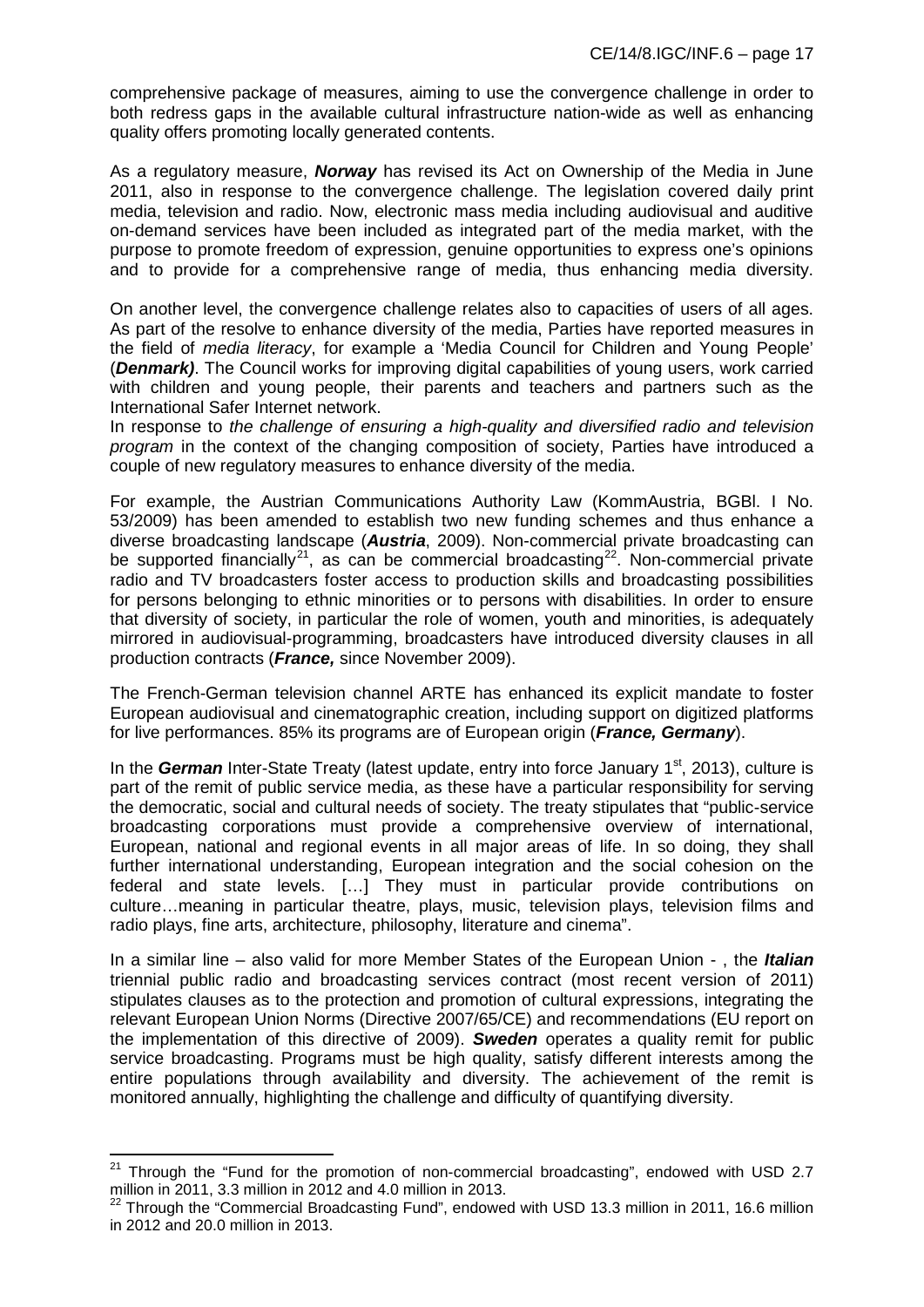The oldest public service broadcasting organization, BBC, has taken initiatives to promote diversity in the corporation's employment, output, audiences, strategy, and business planning, with the goal of becoming a true reflection of the nations and regions it serves; Channel 4 initiatives promotes diversity both on and off the screen, especially in relation to the training and development of ethnic minorities (*United Kingdom*).

The public *Greek* Radio Television Company (ERT SA) is obliged to allocate 1.5 % of its annual turnover to the creation of Greek film productions. In order to achieve media pluralisms and media diversity in accordance with European standards, 64 projects to produce quality program content of public interest have been co-financed 2009-2011 by public tender. 23 % of these projects have been implemented by non-governmental associations (*Montenegro*).

*New-Zealand's* broadcasting policy supports widely available quality public broadcasting and the production of local content through tendered funding which promotes competition for quality, content diversity and availability across a range of channels and platforms. Media diversity is enhanced by a policy framework for regional and community broadcasting. This framework enables a range of broadcasting services, content and formats for regional, local and community and minority audiences including ethnic minorities, communities of interests and students. Eligibility criteria for local licenses have been developed from this framework, providing scope for both new local commercial broadcasters as well as non-commercial ones. Free-to-air digital television was launched in 2008 and analogue signals have been switched off by end of 2013.

*Professional capacity building in the field of cinema and television* has been reported as measures by several Parties, for example the Internet-based Arab School of cinema and television, dissemination a large curriculum in cinema and television for Arabic speaking people world-wide (*Egypt*), and a three year national capacity building project for the use of digital technologies in creative industries development (*Mongolia).*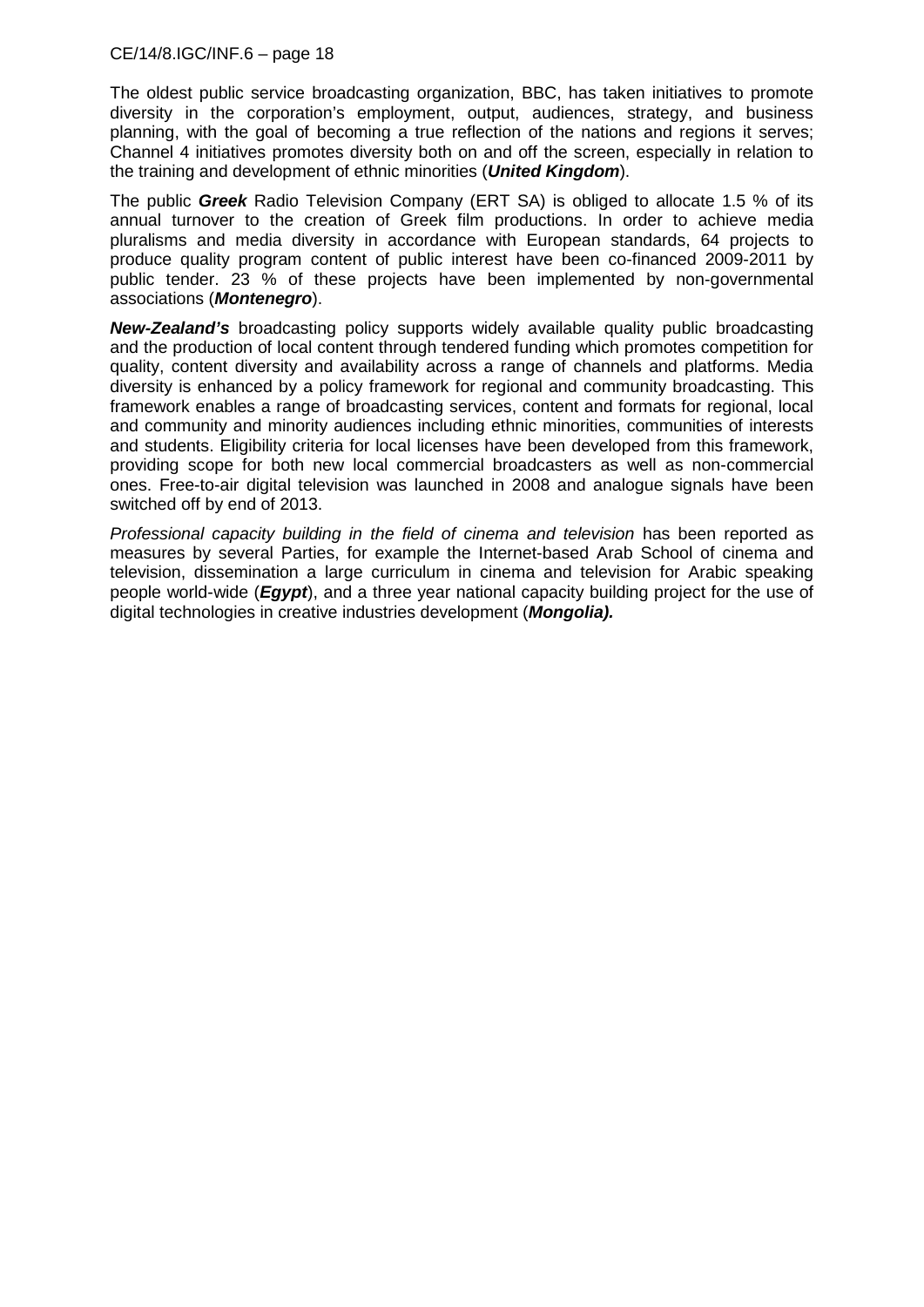#### **Part C: Moving forward. In search for media diversity indicators and tool boxes**

As is known from longitudinal comparisons in the field of media development, media pluralism and media diversity, conceiving clear and easy-to-handle indicators and tool boxes is not an easy task. In order to strengthen the evidence base for policy measure and to empower media professionals, a couple of interesting efforts have been made in recent years.

The most comprehensive approach has been the debate on media pluralism within the European Union, launched in January 2007. An independent study was commissioned to a consortium consisting of academia, media professionals and media sector specialists. Their 170 pages strong Independent *Study on Indicators for Media Pluralism* (Leuven, April 2009) opted for a Risk-based approach. The objective of the study was to develop a monitoring tool (Media Pluralism Monitor, MPM) for assessing the level of media pluralism in the EU Member States and identifying threats to such pluralism based on a set of indicators, covering pertinent legal, economic and socio-cultural considerations. The Media Pluralism Monitor has been tested for proof of concept in various ways, including a partial implementation in three non-EU countries.

From a methodological angle, the UNESCO Institute of Statistics responded to the need for relevant statistics resulting from the adoption of the 2005 UNESCO Convention on the Promotion and the Protection of the Diversity of Cultural Expressions, in order for countries to become able to measure its impact. In a technical paper released in 2011, data from the *UIS Survey of Feature Film Statistics* were re-examined in a first study, applying the Stirling Model of Diversity to cultural studies. A second study examined the *content of private and public television channels* in several countries with the help of the Stirling Model of Diversity (France, The United Kingdom, Turkey). This study came to the conclusion that, contrary to the literature, there is no clear link between the type of financing and the level of diversity. Both studies acknowledge the utility of the Stirling model of diversity to cultural studies and the measurement of the diversity of cultural expressions, while confirming the need for adjustments to the methodology.

MEDIANE 2013-2014 is a hands-on joint European Union / Council of Europe initiative for an inclusive intercultural approach to media production. Its heart is the elaboration of a *Media Index on Diversity Inclusiveness.* This index is conceived as a self-monitoring tool, for the media and their staff members, on diversity inclusiveness in their professional practices. It is also conceived to serve for a decision-making tool on diversity inclusiveness in media content design and practice ('Mediane Tool Box'). The Media Index aims at covering the main stages of the media content design and production process. It is inspired by the principles of the already existing Intercultural Cities Index of the Council of Europe. Knowledge partners for this initiative are the Community Media Forum Europe (CMFE), the European Federation of Journalists (EFJ), the European Journalism Training Association (EJTA) and Media Animation, a media education resource center and lifelong learning organization. This is certainly a very interesting approach, relevant for media diversity prospects in the Convention context. However, as the tool box works with a diversity notionat-large, transfer adaption for the specific objectives of the Convention required. Building on the lessons learned from forming a community of professional practice around MEDIANE, a Convention-compatible version could be envisaged and developed.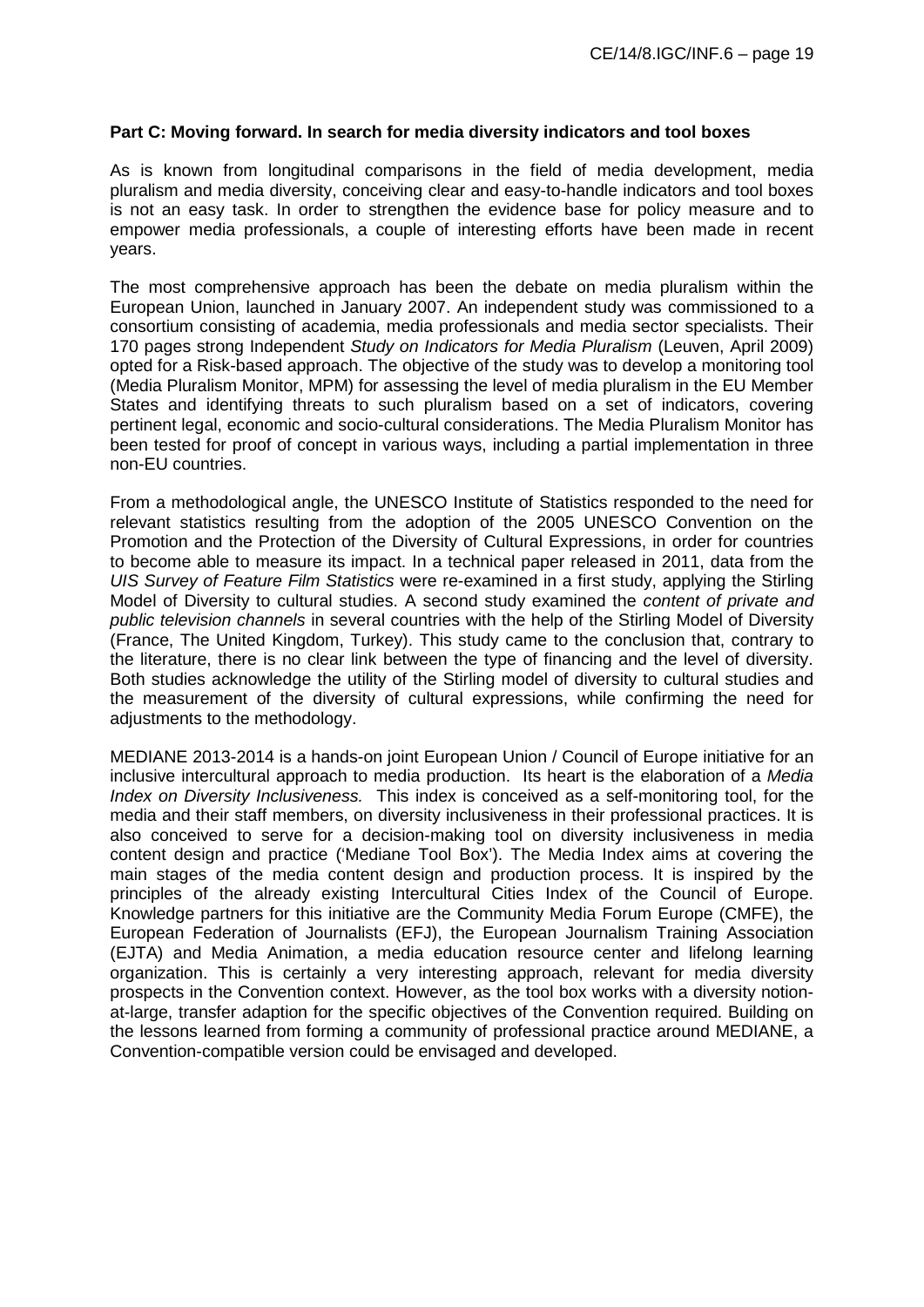## **Part D. Conclusions, pointers to further discussion**

The following ten messages can be drawn as conclusions of this assessment:

1. Since the Convention entered into force, there has been an impressive expansion of audio-visual media, broadening the opportunities for media diversity. In 2012-2013, one third of the Parties reported to have taken recent and specific measures in the field of media diversity, independent production, public service media and AV-connected policy and regulatory measures. Also, highly relevant and innovative program initiatives have been taken by other stakeholders such as local governments and NGOs. This points to the relevance of this field when putting the Convention into practice, and to political will to enhance media diversity in a variety of ways.

When assessing the range, scope and possible effect of these measures, it is clear that they broadly respond to old and new challenges faced by independent media producers and public service broadcasters/public service media. Parties have been reporting measures which range from *a* (very) broad understanding of (cultural) diversity in society (rural – urban, majority-minorities, inclusion), aiming to make cultural/AV-offerings available to the broadest possible number of citizens (gender, specific life situations, languages/linguistic diversity, groups of interest, specific age groups) *with a cultural content focus,* to promoting the diversity of cultural expressions along the different and *specific components of the full cultural/AV- value chain* (creation, production, dissemination, enjoyment).

Among the reported measures, overlaps do exist with *audiovisual capacity building* / production support / film policies as well as with *broader (national) digital agendas* (making cultural content available in digitized form/online; media literacy; ICT access/broadband infrastructure, consumer protection (minors), as well as with *broadcasting policies at large* (not focused on public service media/independent producers alone).

Most media diversity measures reported have been taken fairly recently, during the last 3 to 5 years. This points to the relevance and urgency of change in this field. At the same time, in most cases it is too early to assess effectiveness and impact at this point in time.

2. As stated by UNESCO's *2014 World Trends Report on Freedom of Expression and Media Development,* it is not possible to **enhance media diversity where media freedom and connected basic freedoms** such as freedom of thought, freedom of information and expression and its corollary, press freedom, are absent. Convention-related implementation prospects will take into account that *specific media work* is being done by UNESCO on the basis of its constitutional mandate, in conjunction with UN-wide activities, in particular regarding the Freedom of expression basic rights, gender issues, the safety of journalists/media professionals and the combat of impunity against media professionals. As indicated by the 2014 Report, there is a positive trend as more than 90 countries have adopted Freedom of Information laws by now, and many others are in the process of doing so. However, insufficient implementation in practice remains a problem. Extensive unevenness persists.

3. With the rise of digital networks and online platforms, **new types of media actors,** for example citizen's journalists and lay film producers are emerging. Boundaries with the professional field are blurring, but quality is a pertinent issue. Parties reported on a number of innovative capacity building measures in response to this trend, with a focus on the skills and motivation of young people, including from indigenous and minority groups. NGOs are particularly active in this field, offering programs for women, indigenous groups and youth, some of them funded through UNESCO's International Fund on Cultural Diversity.

4. **Gender equity** in media content and decision making, a top priority action identified by UNESCO in 2014, has been mentioned on a case-by-case base, but not featured very prominently in the Parties' periodic reports.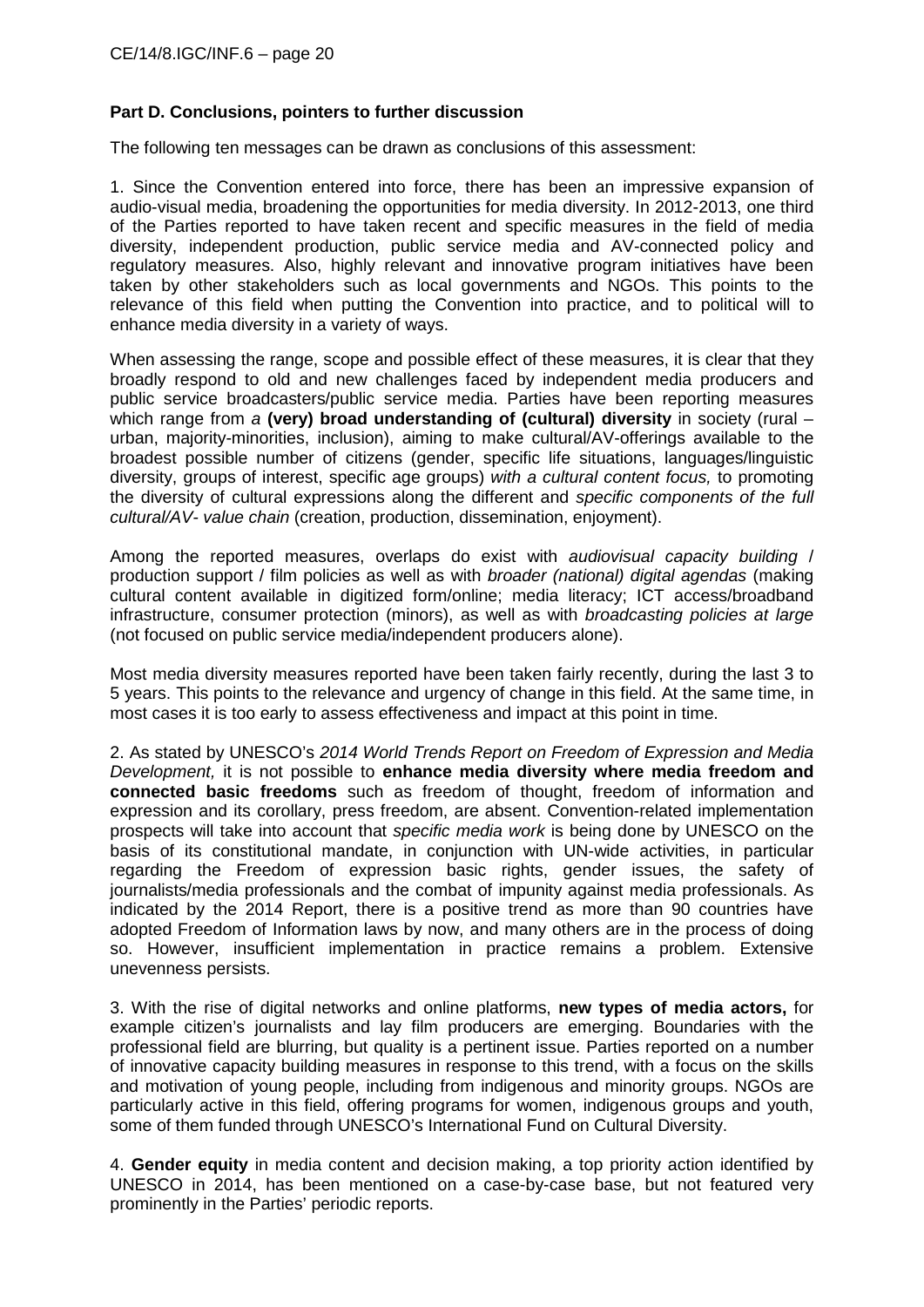5. **Professional media institutions and public media** remain predominant agenda-setters for public communication in most regions. Parties report a bulk of measures aiming at providing innovative, culture oriented and diverse content to these media, in the line of promoting diversity of cultural expressions. Examples include the setting up of public AVinstitutes, *Banques d'images*, digitizing historic and contemporary AV-materials, films etc. Few but significant examples address under-serviced groups and under-represented issues, such as the provision of quality AV-content for children and youth, and for extending audiovisual offerings to citizens of rural and/or remote areas.

6. **Locally (nationally) produced content and the languages** used for domestic cultural AV activities are of paramount prominence among the measures reported by Parties, ranging from financial and tax incentives, to specifying minimum or maximum quotes for national productions, including in specific (national / minority) languages as well as reaching out to diaspora groups around the world. Investment obligations for AV producers to promote diversity of nationally produced cultural contents as well as direct support programs / grant schemes for artists and independent AV-producers are another set of reported policy measures.

7. In Parties' Reports across all UNESCO regions, a broad range of measures **responding to the digital revolution and to convergence** in the field of media can be observed. Measures address infrastructure needs, needs to update existing regulatory systems to fit the new mixed media landscape, promoting 100% digitization in the film sector and building broadband platform as well as using the digital dividend for bringing enhanced public service media to more diverse communities, including specific communities of interest etc.

8. Measures supporting **independent media producers and/or public service media** were essentially reported from regions such as Western Europe and North America, where development was already strongest, or from Latin America and the Caribbean as well as from parts of South-East Asia where there is political will to enhance media diversity as an enabler of the diversity of cultural expressions.

9. **Community media,** especially radio, have been mentioned in a couple of reports. Significant is the recent regional study on the growing (invisible) community cinema initiatives across 14 Latin-American and Caribbean countries, made possible through UNESCO's International Fund on Cultural Diversity.

10. The regulatory measures and policy actions shared through the periodic reports as well as innovative initiatives of local governments and NGOs empowered through Convention implementation facilities demonstrate that *media diversity* is not only relevant for informing the citizens about diverse cultural expressions through raising awareness on the importance of protection and promoting this diversity of cultural expressions. **Media, and in particular public service media with editorial independence, where they exist, very often are crucial enablers of this diversity***,* in particular as producers, commissioners, distributors, disseminators and cultural mediators of (local) program content, including in the multiplicity of languages used for program delivery. In this way, media diversity and media contribute *directly* to creating, promoting and protecting diversity of cultural expressions, activities and goods. As such, (public service) media are both part of the broader cultural fabric in the given society as well as an addressee of the Convention. The pre-conditions required for (public service) media to be a *meaningful* partner for achieving its objectives need to be addressed and ensured constantly.

This requires the full array of broadcasting and media laws to also take the 2005 UNESCO Convention on the Diversity of Cultural Expressions sufficiently into account, while heeding various principles of freedom of information, safeguarding access for users and providers, technological neutrality, promotion of cultural diversity in light of competitive policies and consumer protections. Safeguarding and promoting comprehensive and reliable journalism with editorial independence is another aspect of enhancing media diversity in the Convention context.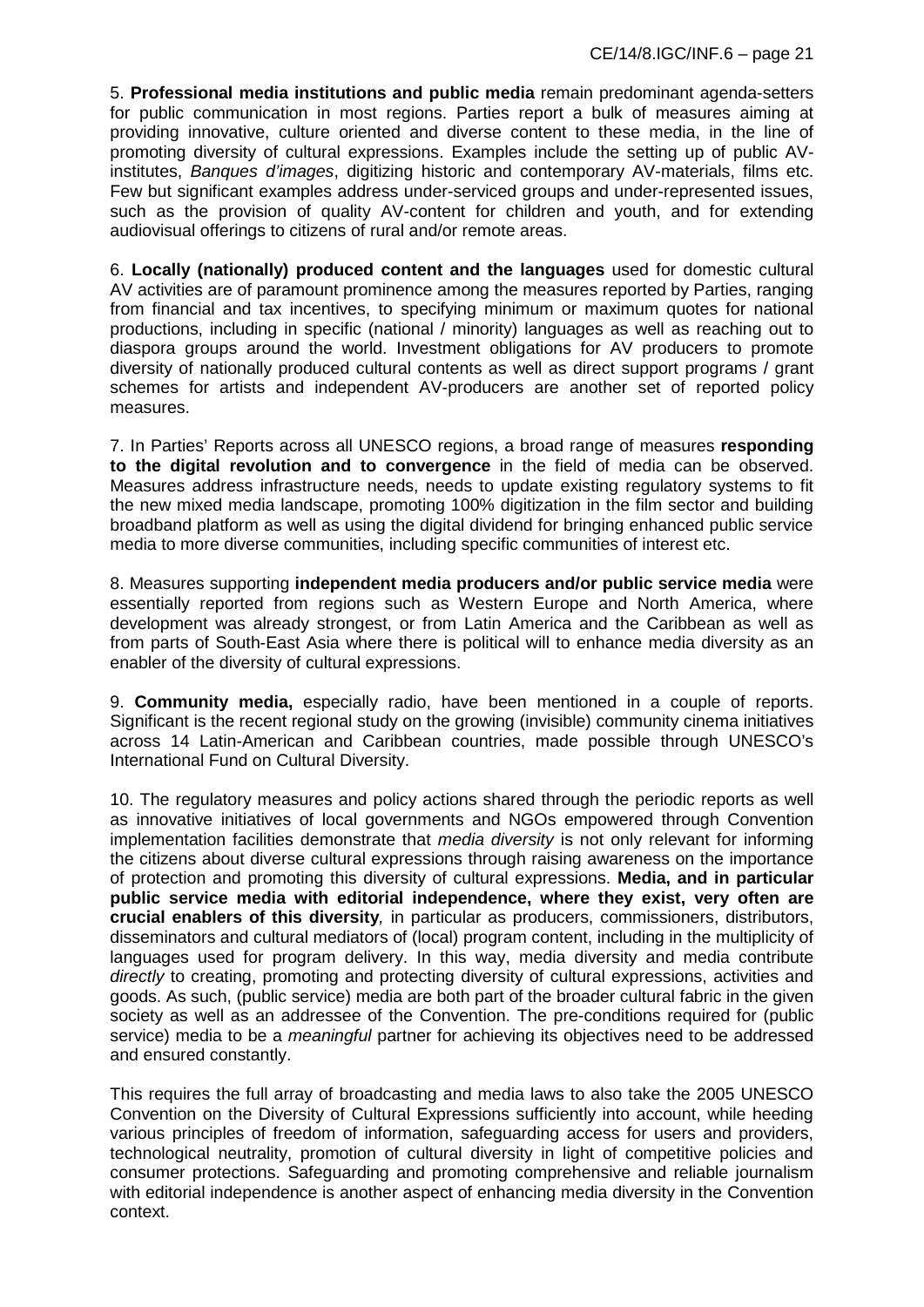This task also requires inclusion of these principles in international trade agreements. Due to the tension between *cultural objectives and the marketplace*, this is a difficult but necessary task, in particular with regard to commercial broadcasting and private newspaper publishers, which can only promote public communication if also economically viable as enterprises. If successful, the partly contradictory demands made on the media sector and media culture can be reconciled. A vibrant array of high-quality media content will contribute substantially to achieving the Convention's objectives, while at the same time becoming a driver of media diversity in the media sector and the cultural economy as a whole.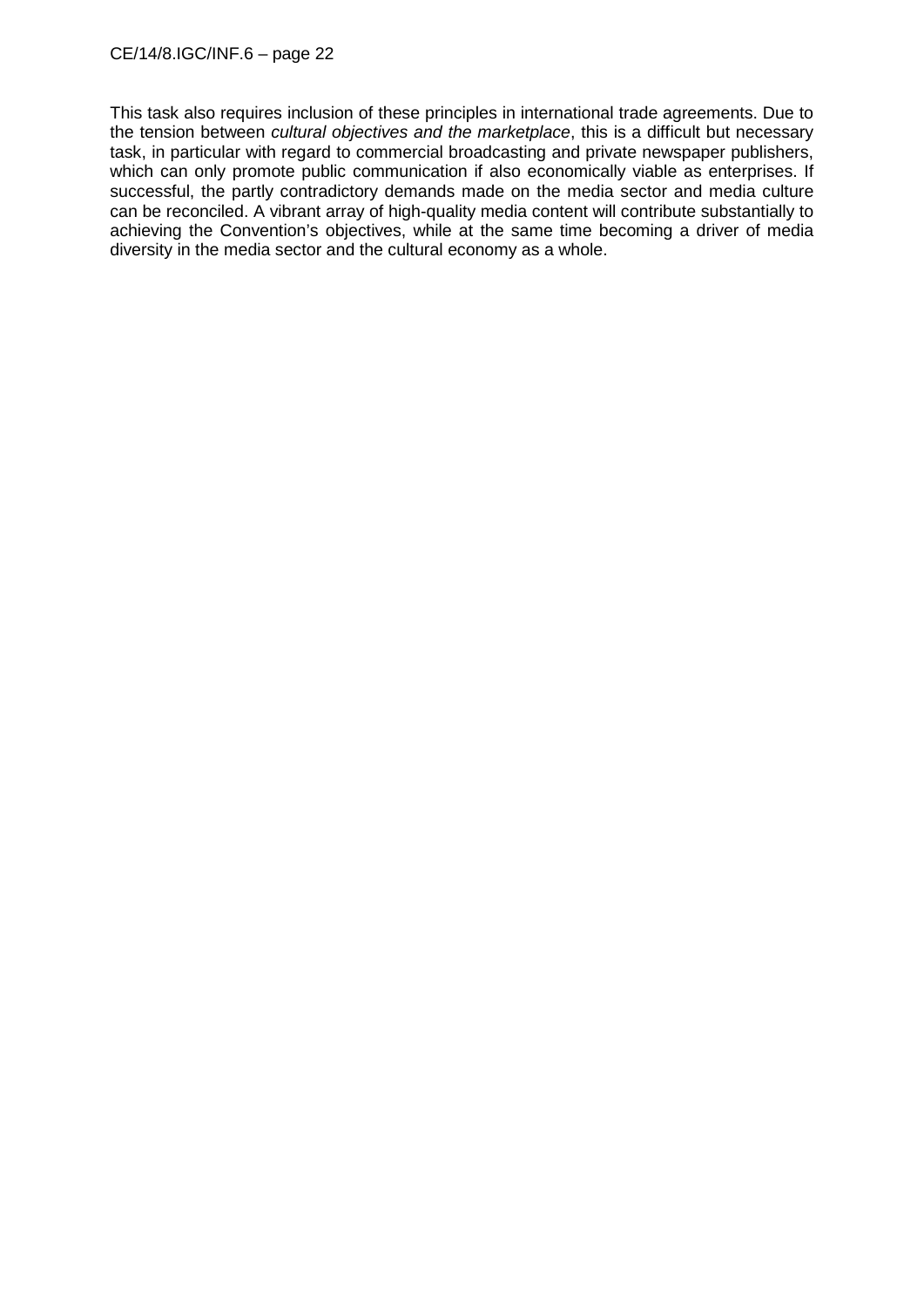#### **Part E. Selected references, sources**

Ivan Bernier, Article 6, Rights of Parties at the National Level. Drafting History, Wording, Conclusion. In: Sabine von Schorlemer, Peter-Tobias Stoll (Editors). "The UNESCO Convention on the Protection and Promotion of the Diversity of Cultural Expressions. Explanatory Notes." Springer Heidelberg New York Dordrecht London 2012, pp. 179-198

Council of Europe, June 2009. The role of independent productions in promoting cultural diversity. CoE Doc.H/Inf (2009) 8 of June 2009. http://www.coe.int/t/dghl/standardsetting/media/Doc/H-Inf(2009)8\_en.pdf

European Commission, 2009. Audiovisual and media policies. Study on Articles 3i, 4 and 5 of the Audiovisual Media Services Directive. Final study report. [http://ec.europa.eu/avpolicy/docs/library/studies/art4\\_5/final\\_report.pdf](http://ec.europa.eu/avpolicy/docs/library/studies/art4_5/final_report.pdf)

European Commission 2012, "First Report from the Commission to the European Parliament, the Council, the European Economic and Social Committee and the Committee of the Regions on the application of Directive 2010/13/EU "Audiovisual Media Service Directive" Audiovisual Media Services and Connected Devices: Past and Future Perspectives /COM/2012/0203 final/

European Union, 2013 Green paper, Preparing for a [Fully Converged Audiovisual World:](https://ec.europa.eu/digital-agenda/node/51287#green-paper---preparing-for-a-fully-converged-audi)  [Growth, Creation and Values.](https://ec.europa.eu/digital-agenda/node/51287#green-paper---preparing-for-a-fully-converged-audi)available at [https://ec.europa.eu/digital-agenda/sites/digital](https://ec.europa.eu/digital-agenda/sites/digital-agenda/files/convergence_green_paper_en_0.pdf)[agenda/files/convergence\\_green\\_paper\\_en\\_0.pdf](https://ec.europa.eu/digital-agenda/sites/digital-agenda/files/convergence_green_paper_en_0.pdf) (Retrieved August 30, 2014)

European Broadcasting Union, Fundamental Rights Agency of the European Union et al, "2008 Diversity toolkit". This kit is a training handbook for journalists. Its aim is to ensure that media programming reflects the cultural diversity of their societies and works towards promoting values of mutual respect and tolerance both on and off-screen. Available in 12 languages. It is being used by broadcasters, schools, training centers, and NGOs in the media field. Available under http://fra.europa.eu/sites/default/files/fra uploads/111-media[toolkit-documentation\\_en.pdf](http://fra.europa.eu/sites/default/files/fra_uploads/111-media-toolkit-documentation_en.pdf)

"Independent Study on Indicators for Media Pluralism in the Member States – Towards a Risk-Based Approach." Prepared for the European Commission, Directorate-General Information Society and Media, [SMART 007A 2007-0002], by K.U. Leuven – ICRI (lead contractor) and partners. Preliminary Final Report, Leuven, April 2009. Available under http: //ec.europa.eu/information\_society/media\_taskforce/doc/pluralism/pfr\_report.pdf (accessed August 30, 2014).

MEDIANE. Media in Europe for Diversity Inclusiveness. www.coe.int/mediane. Project presentation "Media Exchanges for Diversity Inclusiveness, Anti-racism and Nondiscrimination in Europe2. A European Union / Council of Europe Joint Initiative 2013-2014. http://www.coe.int/t/dg4/cultureheritage/mars/mediane/source/MEDIANE-

Presentation\_en.pdf and information on the Media Index, a self-monitoring and action tool (MEDIANE Box) under http://www.coe.int/t/dg4/cultureheritage/mars/mediane/index\_en.asp (retrieved August 30, 2014)

UNESCO Institute for Statistics, Measuring the Diversity of Cultural Expressions: "Applying the Stirling Model of Diversity in Culture". Technical Paper No. 6, Montreal 2011

Marc RABOY, Media pluralism and the promotion of cultural diversity. *A Background Paper for UNESCO by MARC RABOY McGill University, Canada* 10 December 2007. Available under [http://media.mcgill.ca/files/unesco\\_diversity.pdf](http://media.mcgill.ca/files/unesco_diversity.pdf) (retrieved August 30, 2014)

Sabine von Schorlemer, Peter-Tobias Stoll (Editors). The UNESCO Convention on the Protection and Promotion of the Diversity of Cultural Expressions. Explanatory Notes. Springer Heidelberg New York Dordrecht London 2012